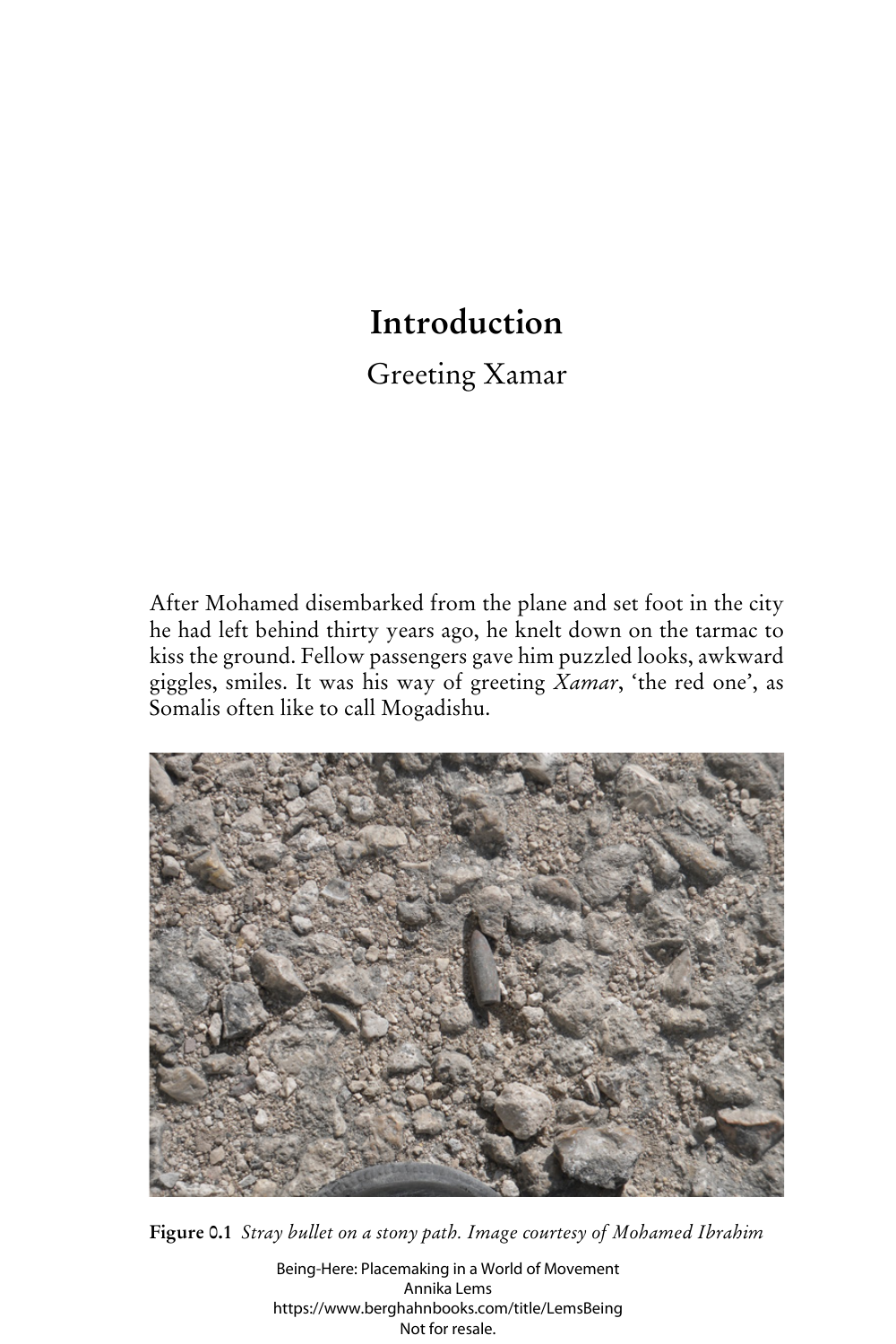Over the past two decades the colour red has come to take on a new symbolic meaning for Somalis. It represents the violence, fear and terror that have devastated the country, driven more than a million people out of Somalia and led to the breakdown of the government, as well as to ever-shifting alliances, and attacks and counterattacks, among clans and sub-clans. In 1981, only nineteen years old, and after months of struggling to gain a passport, Mohamed migrated to Australia – partly because he had met an Australian woman, a young nurse who had come to Somalia as a member of a health team assisting internally displaced refugees, and partly because he sensed the upcoming civil war. Mohamed was amongst the first Somalis to settle in Melbourne. In the thirty years that followed he married the Australian woman he had fallen in love with, had four children with her, studied, became a telecommunications expert and made Melbourne his home. During this time, with the war uprooting his elderly parents and his brothers and sisters, many of whom he brought to Melbourne, Somalia as a place that lived and breathed had slipped away into a shadow area of his mind. While not entirely out of his life, Somalia had taken on the shape of a *somewhere.*

Around 2009, however, something changed. Somalia began crawling back into Mohamed's thoughts. Its aches and pains began to preoccupy him. It was time, he thought, to look for cures – and such a search needed the strength and energy of every Somali, old and young, man and woman, in the country and outside of it. He gave up his job in Melbourne in exchange for the (financial and personal) insecurity that came with the role of an IT advisor to the Somali transitional government. This government was in desperate need of educated people like Mohamed, driven by the motivation to rebuild Somalia and holding a passport from a Western country that allowed them to travel, connect and negotiate with other countries. From now on Mohamed was constantly on the move: from country to country, from UN conference to UN conference, from one international meeting to the next. But despite leading the life of a globetrotter, none of his travels took him back to the place all his thoughts and effort were directed towards. Because of the continuous instability in Mogadishu and the risk for politicians to move about freely, most Somali ministers operated from neighbouring countries. So although Somalia was at the centre of Mohamed's thoughts and actions, initially his position did not require him to return to his country. In 2011, however, he was overcome by an urge to see and confront Mogadishu as it had become. Despite the dangers of travelling in such a lawless place, and despite the continuing threat of attacks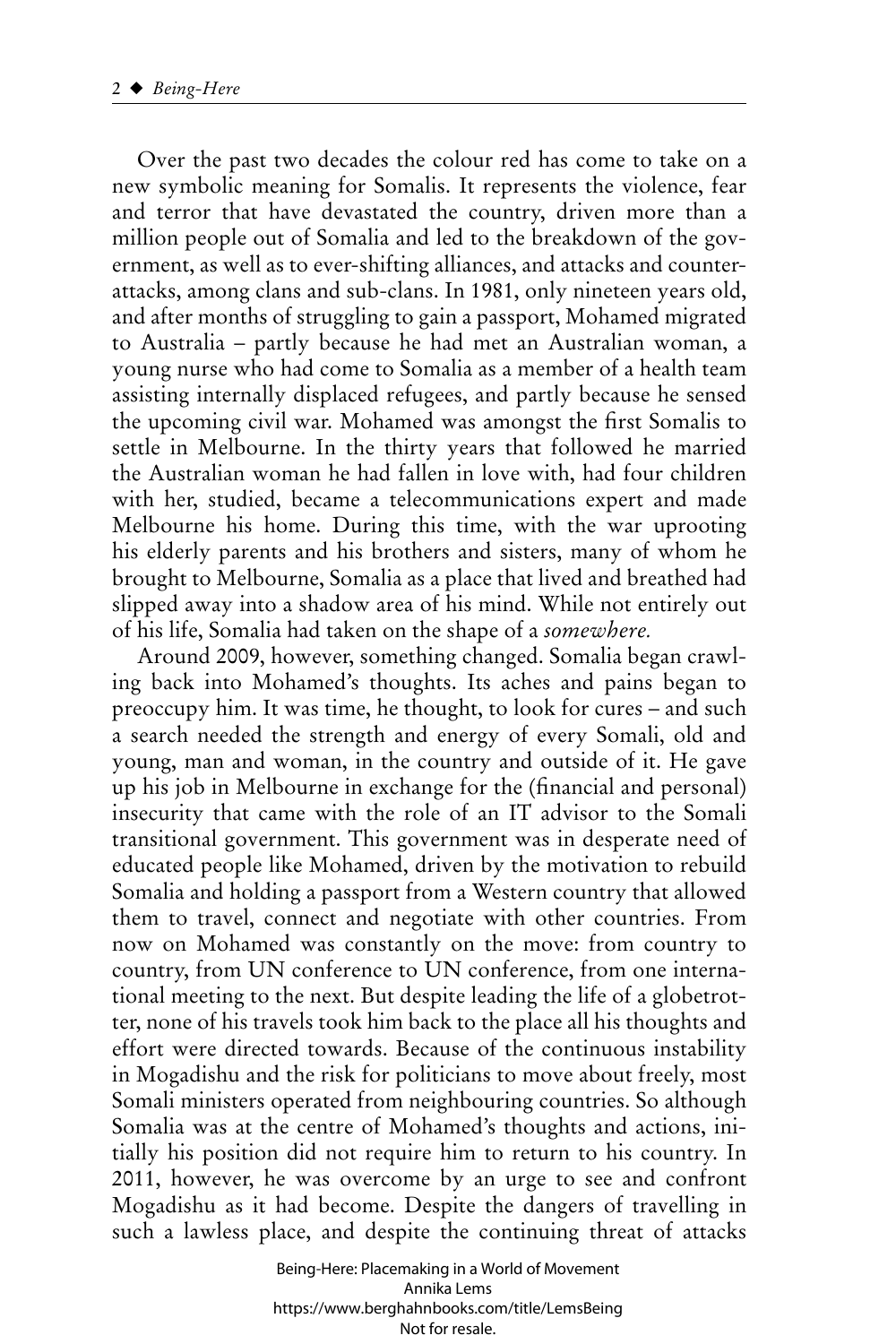by Islamist al-Shabaab and Hizbul Islam rebels, Mohamed decided to embark on this return journey. Walking through the devastated streets and buildings, he took photos – images he would take back with him to Melbourne.

Back in Australia, sitting in a small coffee shop at Melbourne University, Mohamed showed me these photos. In 2009, when I was trying to find my way around Melbourne and looking for Somalis interested to work with me on their life stories, he was amongst the first people I had met. In fact, he was amongst the first people in Melbourne I became friends with. Looking for organizations to provide an entry point into the community, I had come across Mohamed as the chairman of the Somali Cultural Association. While none of the organizations I contacted paved my way into the field, my friendship with Mohamed marked the beginning of my research taking shape. The photos of his journeys he shared with me during his stays in Melbourne, or in emails laconically signed 'the nomad', began to form a bridge between us and shape some of the main themes that would come to preoccupy me in my research.

Sitting in the university coffee shop, flicking through the photos he had taken in Mogadishu on his laptop, he paused and pointed. 'Look!' he said to me. 'I really like this one.' I was surprised that he said he *liked* the photo. It depicts one of the many bullets that, as he told me, cover the city's ground. Against the backdrop of a grey gravel road, the bullet looks tiny, almost lost and innocent. Laughing, he explained that because of their whistling noise people in Mogadishu have jokingly come to call them 'Yusuf'. Ssuf, ssuf, ssuf they go …

But for Mohamed the bullet was not what moved him about the picture. 'Look at the ground it lies on,' he told me and pointed at the road. 'These rocks, they are so special, so specific for this part of Mogadishu, that even if I hadn't been the one to take this photo, I would have recognized it.' 'And the bullet?' I asked. 'They are everywhere', Mohamed said. 'Even if you are not looking for them, you will find them everywhere.'

While I had read the photo as another testimony to the destruction of Mogadishu, Mohamed was preoccupied with the sense of place it depicted. The stones that moved him to take the picture are the stones that cover a road that leads from the city to the ocean. That road stands for the light and easy times Mohamed experienced in Mogadishu as a teenager, a time before the Barre regime's violence against dissident clans, and a time he remembers in terms of the city's beauty and sophistication. It was the road he promenaded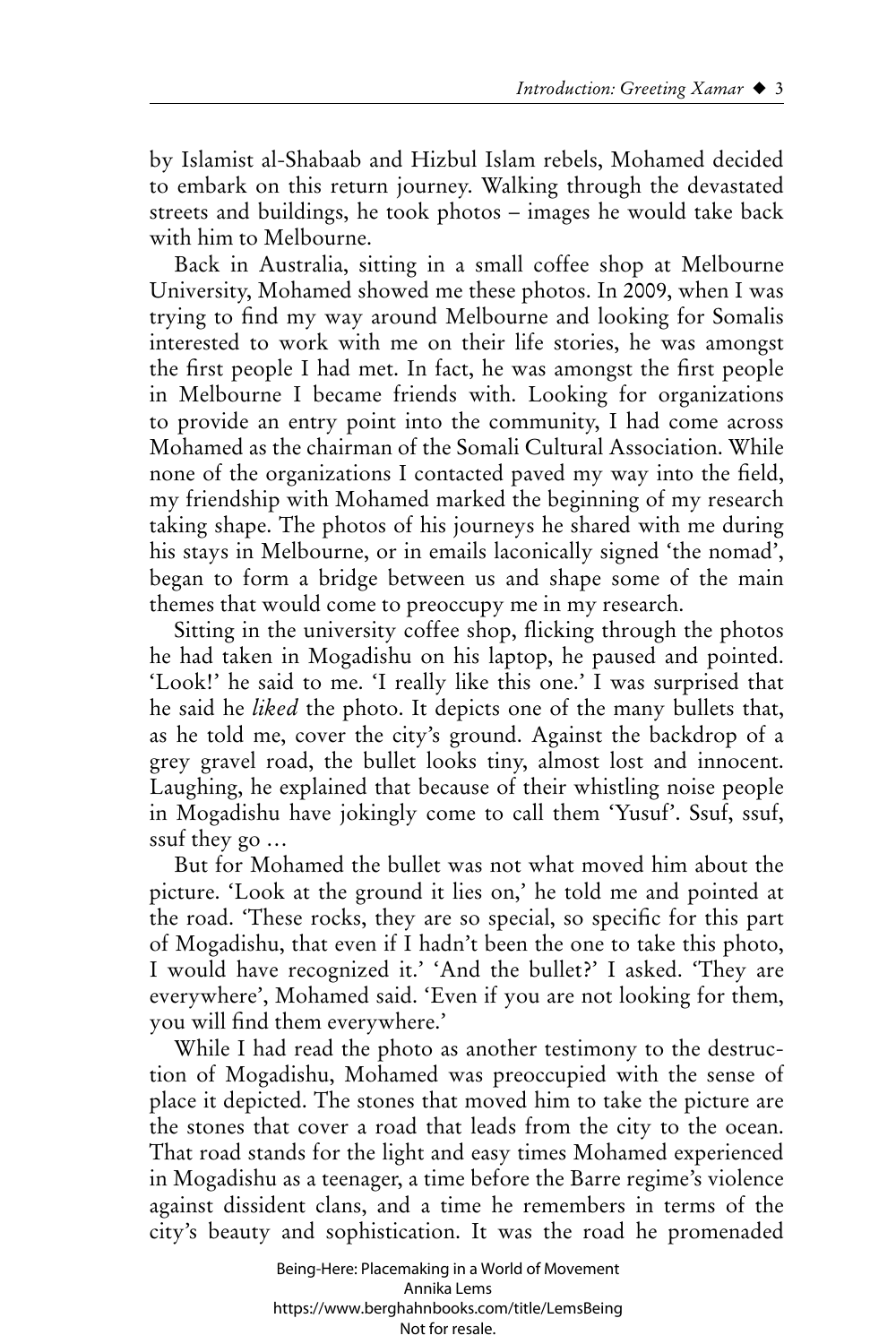along with friends on warm summer evenings, when people flocked towards the beach for picnics and games. Because the beach was such a popular place for all inhabitants of Mogadishu to meet and spend time together, and the road the best way to walk there from the city, Mohamed stresses that anyone who has lived there will recognize the stones as part of the road that leads towards the Indian Ocean. Far from being another sad document of the breakdown of Somalia, the photo evokes a sense of past unity, of the days when people from all clans literally walked down the same path. It calls upon the memories of all Mogadishians, those who still live there and those whom the war has displaced, and it does so through *place*. Just as Mohamed, much to the bewilderment of the people around him, had kissed the tarmac to greet the city he had left behind, so did his photo embrace the sense of place that had carried his being-at-home in Mogadishu.

If a stony road in a city left behind so many years ago has the power to evoke such a strong sense of attachment to (or perhaps even love for) place, what is it that underlies this feeling? Is it what some theorists have described as 'the power of place' (Agnew and Duncan 1989; Hayden 1997; De Blij 2009)? Or is it, perhaps, the opposite? Does the strength of Mohamed's image derive from the very sense of displacement it depicts? In a world in which people like Mohamed (the 'nomad') can be in Geneva today for a conference and in Mali tomorrow, at another, and at a meeting in Dubai the day after, and in which people like me can move to the other side of the globe to do research with people who have also left their home-places behind, are homelessness and uprootedness, as John Berger (1984: 55) has suggested, the 'quintessential experience' of our time? Then again, how can *dis*placement in and for itself explain the abiding strength of stones on a road in a place like Mogadishu that has witnessed so much grief?

Mohamed's story of the image draws attention to the complex dynamics between emplacement and displacement as lived and felt in people's everyday lives. It raises questions about the links between place and the sensual, place and memory, place and movement, and place and the larger world. Mohamed's strong attachment to place also evokes questions about the common portrayal of people who have experienced displacement as homelessness as a being out of place, or, literally, as placelessness; it challenges us to ask how people actually shape and reshape places, particularly in the face of displacement, and how they negotiate their position in relation to the wider world.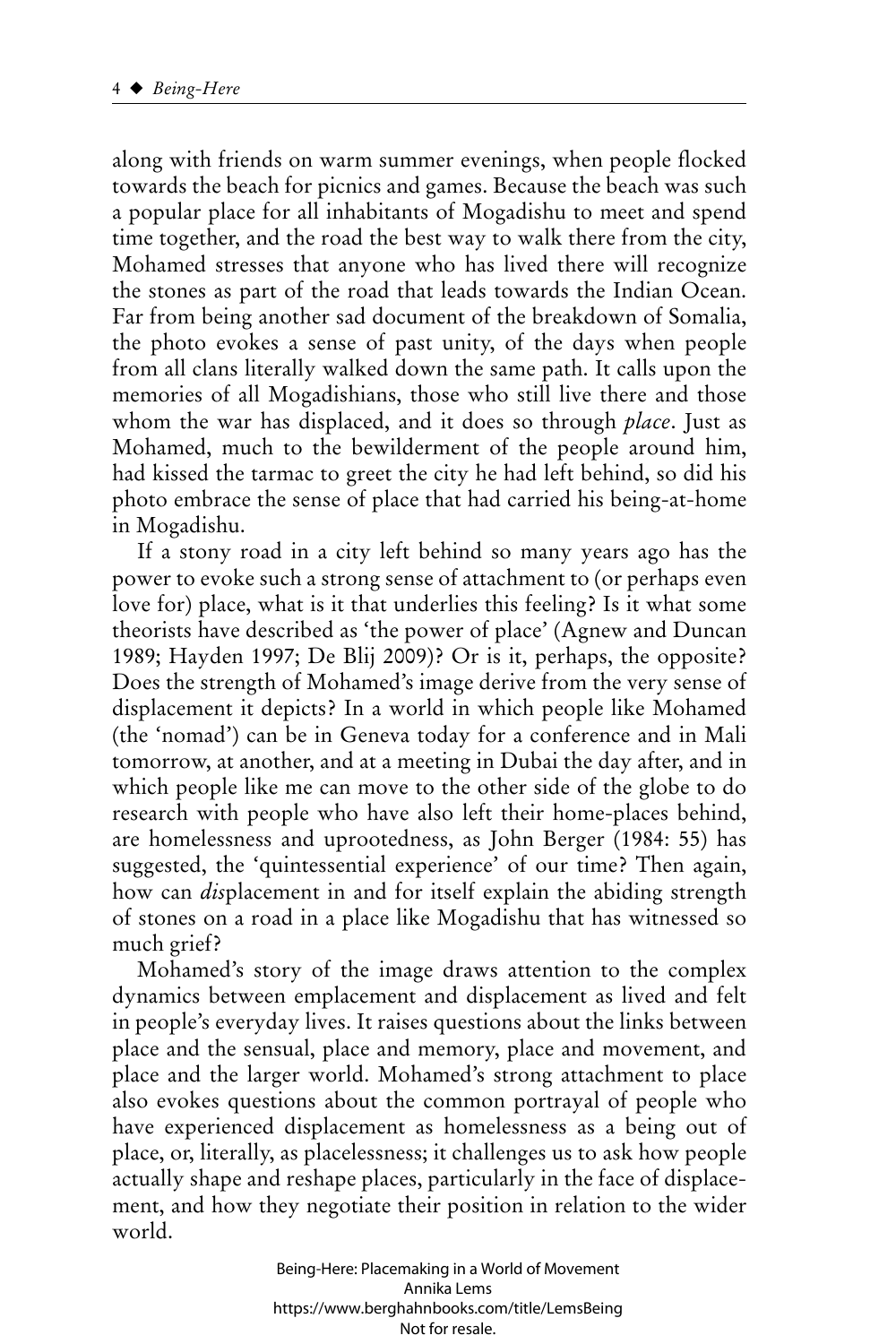## **Storying Place**

Mohamed's photograph evokes a sense of the lived tension between emplacement and displacement. His image and reflections form a direct link to the two people whose lives and stories form the core of this book: Halima Mohamed and Omar Farah Dhollawa, two Somalis, who, over the course of two years, have told me their life stories. In weaving its way through their ups and downs, victories and losses, hopes and bereavements, this book looks at how emplacement and displacement are felt and understood in the everyday lives of these two individuals.

In many ways this book is anchored in the power of storytelling. It is through stories that humans travel their inner landscapes with others and thereby move them beyond their inner selves, and it is through stories that these landscapes morph and transcend and receive a presence in the here and now. I was not just a silent listener, the passive recipient of life stories. Rather, in travelling through these landscapes together, in letting them leak into the present, we allowed our lives to touch each other. Storying, the means through which we bring our inner world out and take the outer world in, has the ability to form, transform and change our experiences of things. It is through storying that we overcome our separateness, that we work towards common ground and that we rework reality. Through telling each other stories, through walking and talking Melbourne, Mogadishu, Puntland, Dubai and Vienna together, my understanding of emplacement and displacement took shape. In order to attend to this crucial moment of ethnographic work – to come to an understanding of meaning as a lived intersubjective reality, as the product of a dialogue that includes the material, imaginative and emotional landscapes of human relationships – some of my own stories will inevitably come to enter this book.

In sharp contrast to the grand themes, statistics and models that mark much research in the field of forced migration, the zooming in on two individuals' lifeworlds allows for a close look at the particularity and everydayness of being-in-place. This is not to suggest that Halima's and Omar's stories do not have the power to speak for more than themselves. As philosopher Jeff Malpas stresses, 'for the most part, it is the place of the ordinary and the everyday in and through which what is extraordinary shines forth' (Malpas 2012: 14). The following travels through stories will show how, through an engagement with the ordinary activities around which human life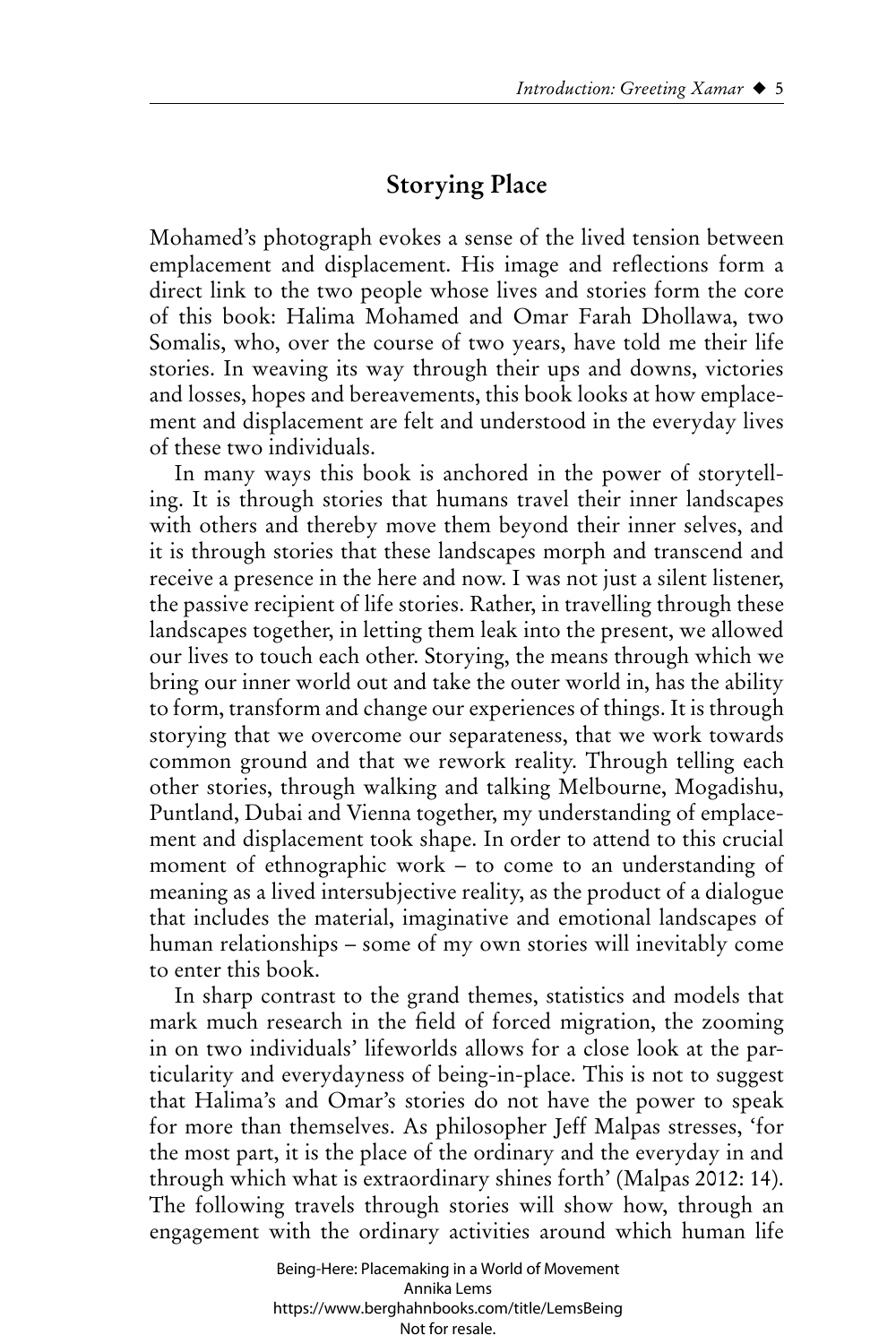takes shape, the world at large comes into view. Throughout this journey, Mohamed's photographs accompany and pave the way for my thinking, writing and storying. The sensitivity, beauty and poetry of his way of seeing and depicting Mogadishu form junctures, or crossroads, between chapters that allow for a moment of reflection and a chance to gather, let go of or re-emplace thoughts. Above all, Mohamed's images of all the lost, ruined, reawakening and stubbornly persisting places he came across work as a skilful reminder of some of the deep-seated layers of emplacement and displacement that cannot always easily be expressed in words. Yet, it is perhaps through stories of displacement that emplacement best comes to the fore. In the last stanza of his poem 'Little Gidding', T.S. Eliot suggests that it is in the human nature to venture out into the world and explore it. He notes that it is precisely because of these outward movements that we are able to look at the place we have left behind with new eyes and understand it 'for the first time'.

#### **Two People, Two Places**

Australia and Somalia, two countries which, each in their own ways, have movement and migration at the core of their foundation stories, are intriguing places around which to frame a project that examines the dynamics of emplacement and displacement in a world of movement.

Somalis are often pictured to represent a double sense of movement: with around 60 per cent of the population organized along nomadic, non-sedentary clan-structures, identifying a place of 'original' territorial and cultural belonging takes on an entirely new meaning. With nomadic pastoralism and trade as the main forms of livelihood, mobility has been a crucial element for the Somalispeaking region over many centuries. In traditional stories and oral history accounts, migration is narrated as central to Somaliness itself. In these stories, Somalis speak of their migration from Aden to the Horn of Africa about one thousand years ago, but also of migratory movements within the country (Lewis 1999: 21–23; Kleist 2004: 2). Thirty years of war have led to the movement of a large number of Somalis all over the world. Ever since the breakdown of the military government of Siyaad Barre in 1991, Somalia has been without a central government. Warlordism, famine and ethnic conflict have turned more than one million people into refugees, with a third generation of Somalis growing up in exile. Because of the (historical and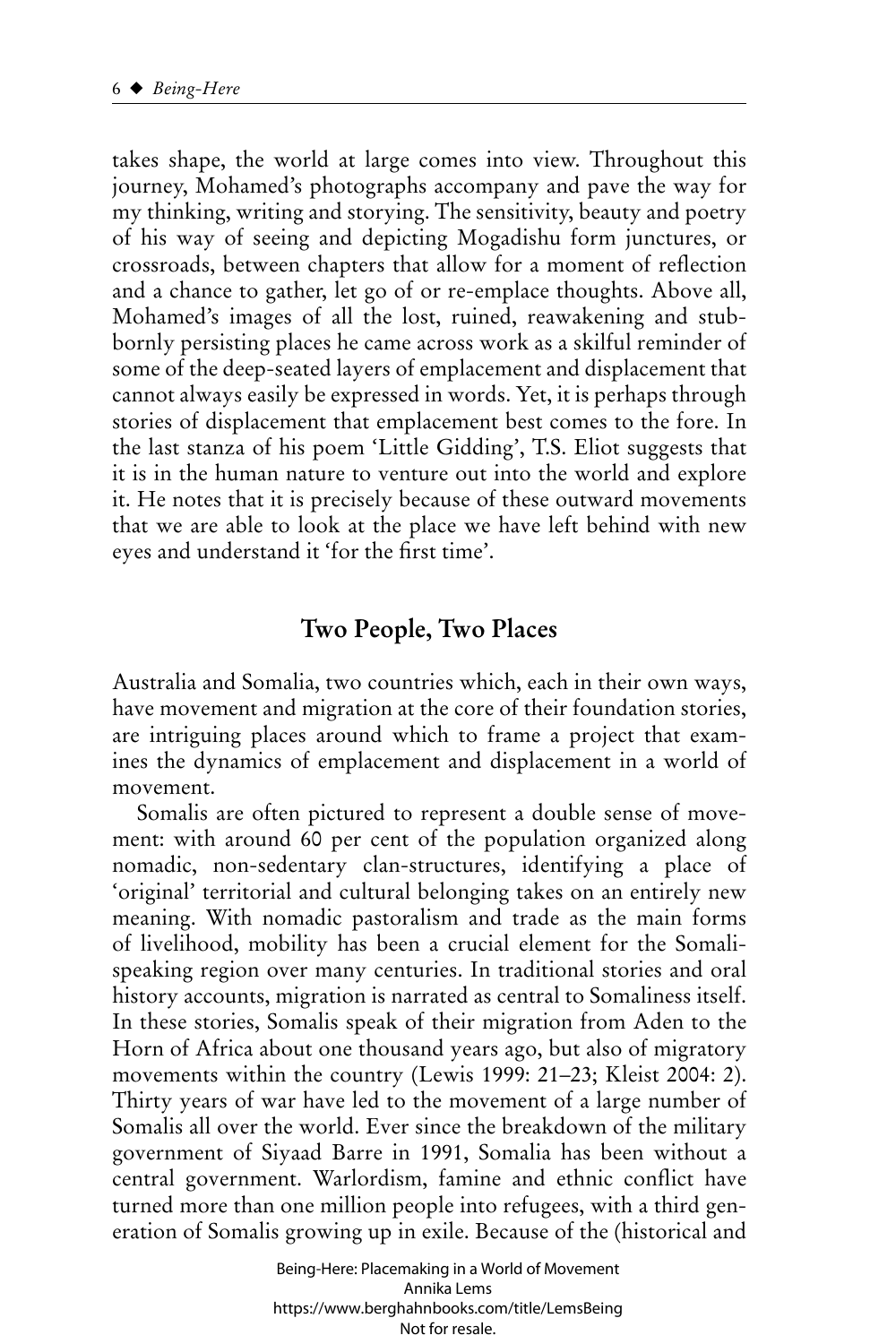present) importance of migratory movement in the lives of Somalis, many scholars have highlighted the ways mobility determines questions of identity and belonging (e.g. Griffiths 2002; Horst 2006; Huisman et al. 2011).

In Australia, a nation of migrants that was built on the back of the violent displacement of its indigenous inhabitants, the search for an understanding of emplacement also needs to dig deep. For while Australia likes to celebrate itself as an immigrant nation, the question of who is allowed in and who has to stay out, who can lay claim to the place and who cannot, is highly contested (Hage 1998). Australia is amongst the few countries worldwide committed to resettling a substantial number of refugees living in protracted situations every year, but the question of who of the 22.5 million refugees worldwide is 'deserving' of resettlement in Australia has become a highly politicized issue. Forced migrants, who cannot or do not want to await the highly unlikely chance of being amongst the 1 per cent selected for resettlement by the UNHCR every year and take charge of their situations by coming to Australia (be it on leaky boats or by plane on tourist visas) and applying for asylum onshore, are portrayed as security threats and as queue jumpers who take away places from the deserving. Indeed, Australia has gone to great lengths to keep asylum seekers, marked as the ultimate outsiders, from laying claim to the place. Since 2001, the country has used draconian measures to prevent boat refugees from entering Australian territory. Reflecting a longstanding fear of invasion from the north, government responses treat asylum seekers arriving by boat as a serious threat (Mares 2001; Neumann 2015). Boat refugees are intercepted at sea and either turned back or sent to offshore detention centres on remote islands beyond the Australian migration zone, where they languish under extremely harsh conditions for indefinite periods of time. The treatment of refugees in Australia is thus marked by a sharp divide between people coming through the government's official resettlement programme and asylum seekers arriving by boat. While the former are deemed deserving the protection and attention of the Australian public and receive generous support, the latter are treated as threats in need of control and containment.

That Somalis were permitted to immigrate and that Halima, Mohamed and Omar made their way to Melbourne were the result of a complex set of political processes. It was only from the 1990s onwards that a shift in policy focus allowed for the resettlement of refugees from the Horn of Africa, most of whom settled in the state of Victoria, specifically in and around Melbourne. The 2011 census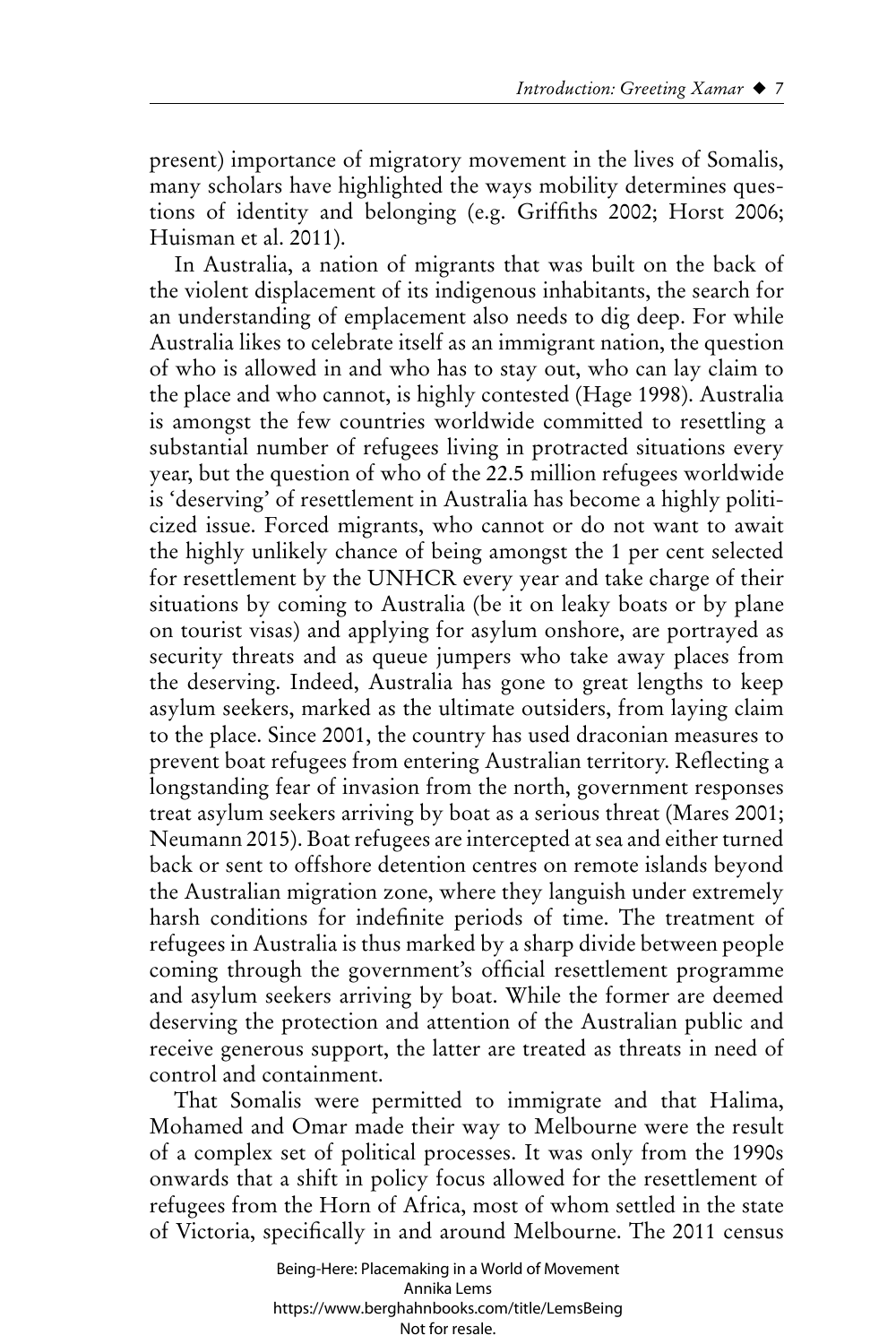showed the number of Somalia-born living in Victoria to be 3,061, an increase of almost 17 per cent to the census figures from 2006 (ABS 2012). With the backlash against Muslim migrants after 9/11 (Poynting et al. 2004) and the complication of family reunion processes, however, the possibilities for Somalis to migrate to or become resettled in Australia have increasingly narrowed. Those who try to circumvent these exclusionary policies by embarking on perilous journeys to reach Australia by boat are confronted with the flipside of Australia's Janus-faced approach to refugees, as they are shipped to offshore detention camps or returned to Indonesia, Sri Lanka or Vietnam.

The two main places this book moves in and around, it seems, are united through images of displacement; Halima's and Omar's stories, however, suggest otherwise. While born in Somalia, neither of them lived the life of a nomad, not in Somalia, and not during the many years they spent on the move, looking for a place to settle down. Although both were admitted to Australia on humanitarian grounds, neither of them regarded themselves to be refugees. Refugeeness, Omar often told me, was nothing more than an obstacle, an extra weight that kept dragging people down. From the very first time I met Omar, he told me that Australia was his home. He arrived in Melbourne in 1989, shortly before the outbreak of the civil war in Somalia. Like Mohamed, he left the country with the combination of an adventurous spirit and fear that the already precarious political situation would deteriorate. In Australia, Omar studied international development and married a Somali woman from Mogadishu. Together with their five children they live in Hopper's Crossing, an outer suburb about 30 km south-west of Melbourne's centre.

Melbourne is where Omar locates his home now – and he invests all his time and effort to shape the place in ways that will allow him and fellow Somalis to become an accepted part of it. After years of struggle to find employment and watching many of his highly qualified Somali friends getting turned down time and again, Omar founded an NGO, Horn-Afrik, an employment, training and advocacy organization. He also works as a freelance interpreter, translating Somali documents into English, or government announcements into Somali. Because of his ability to articulate his community's concerns, and also because of his considerate nature, he has become a well-respected elder and spokesperson within the wider community of Somalis in Melbourne.

Like Omar, Halima is also actively involved in making the Somali community feel at home in Melbourne. She arrived in Australia ten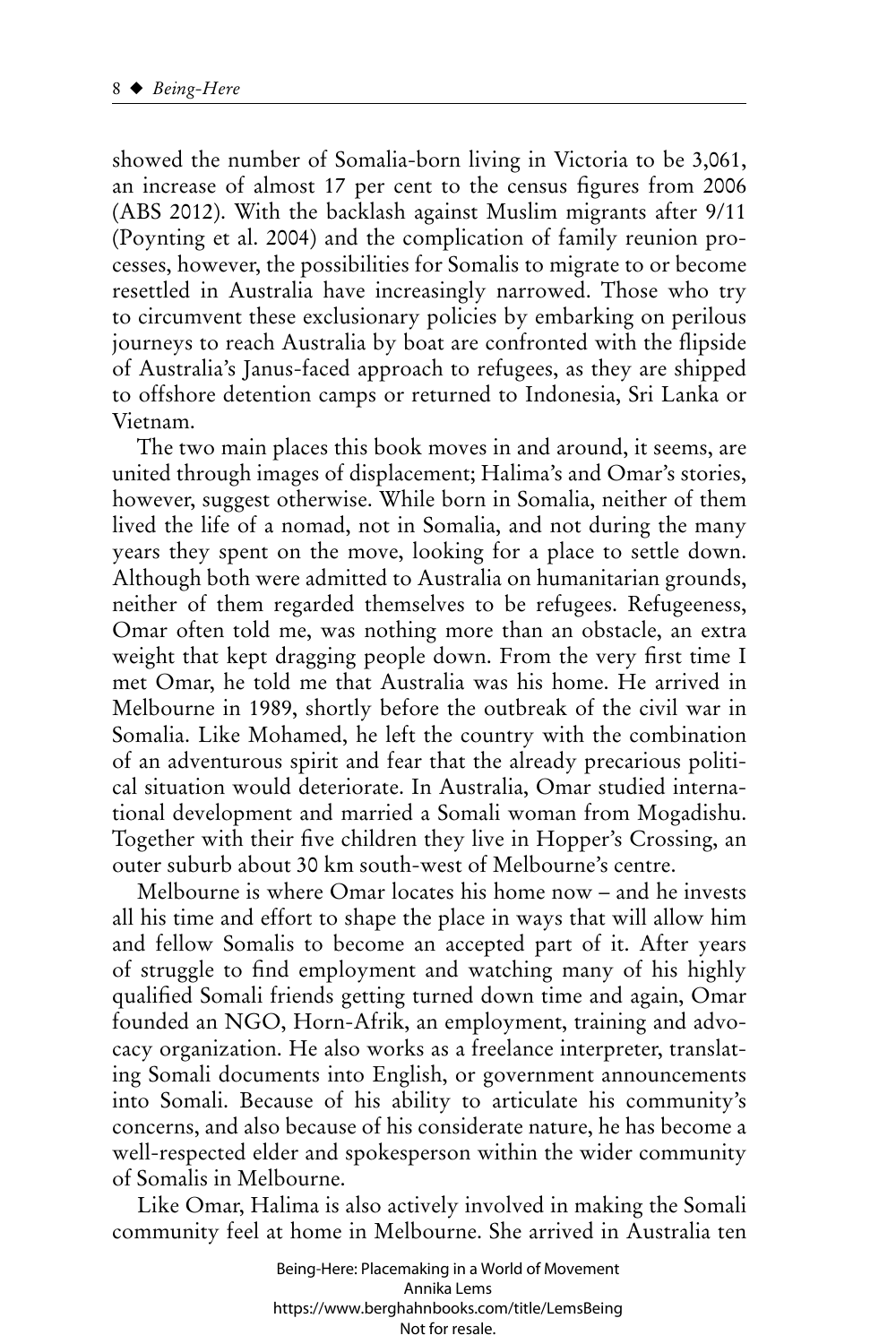years ago with three of her children and her adopted son. Because of her involvement in the government, she had been forced to leave Mogadishu in 1991 when the Barre regime collapsed and guerrillas from rival clans began to systematically target members of her clan. In the chaos of fleeing Somalia, Halima lost her husband, and for over a decade she did not know that he was still alive. Her own exodus led her, her four children and her sister's son through many different countries and finally to the United Arab Emirates, where she stayed for twelve years. After years of being in a constant state of limbo in a country where she did not have a legal status and on the verge of being deported back to Somalia, she was granted a family reunion visa to live in Australia. Over the past ten years, she has developed a strong sense of connection to her neighbourhood in the suburb of Maidstone, an area that is often portrayed as conflict-ridden and unsafe. All these problems, however, do not keep Halima from being attached to this place. Soon after her arrival in Melbourne she began looking for ways to help and strengthen the Somali community in her corner of the city. Once a week Halima works for a multicultural children's playgroup. She has also set up a small group of Somali women to run the canteen in a school in Kensington, a suburb close to where she lives, and organizes sewing classes for African women.

Without anticipating the details of the stories that form the heart of this book, these brief profiles of Halima and Omar and the places in which they are located already foreshadow some of the core dynamics. The efforts Halima and Omar invest in making Melbourne their home suggests that it is not their experience of displacement but rather their relentless struggle for *emplacement* that links them. These movements towards emplacement underscore Tim Ingold's suggestion that life is a movement of opening, not closing. Rather than getting stuck in a state of inescapable displacement, Halima's and Omar's narratives speak for the power of the story to move beyond these limitations. Life, Ingold (2011: 4) writes, 'just keeps on going, finding a way through the myriad of things that form, persist and break up in its currents'. It is exactly this, human life in its openness, in all its ambiguities and potentials, which forms my interest in anthropology. In a similar vein the tensions between people's need for attachment and boundedness, on the one side, and movement and openness, on the other, mark the main threads that run through this book.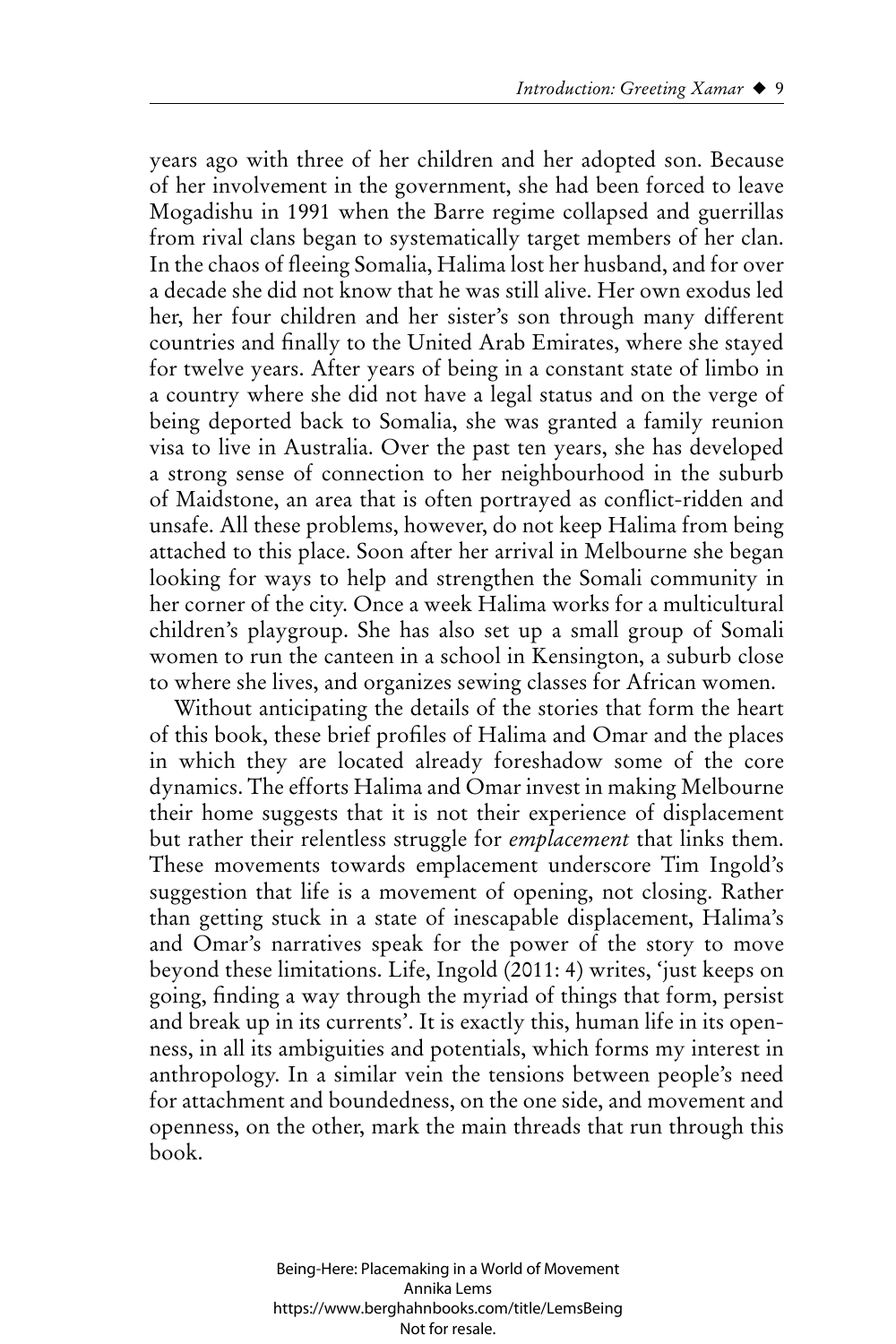## **The Topos of the Field**

If I were to map out the site where my fieldwork took place, my field would not have much in common with the ethnographic field in the traditional sense of the term: rather than going on a journey to study 'a people' in their home-environment, my research only moved within the realms of three people and their lives. Not only are their original home-places far away, but the fact that they have been transformed, if not destroyed, by decades of violence complicates the concept of home as rooted in place.

While my research took place in Melbourne, Halima, Mohamed and Omar, in telling me their stories, moved the field beyond our immediate location and towards places they had left behind, but which, despite all, had not left them yet. Through their stories, these memory places were reawakened; they came back to life and in the moment of their telling often felt present and formed a lively part of the here and now. This here and now could be in Halima's living room, with her daughters Sagal and Sahra pottering around the house and joining us every now and then. This here and now could also be in Omar's small office at the ground level of a twenty-odd-story housing commission flat in Melbourne's inner suburb of Carlton, the photo of his children on top of the filing cabinet, like silent observers of the stories their father told me. Sometimes this here and now was at a Somali wedding or a fundraiser Halima or Omar had invited me to join, or in a mall in Footscray, where Halima and I were looking for herbs that smelled of Mogadishu. Sometimes, this here and now was in an email from Mohamed, 'the nomad', sending me photos from Tokyo or Abu Dhabi. Or, on Mohamed's occasional visits to Melbourne, this here and now could take the shape of a walk through the very mall I had strolled through with Halima, the 'Somali mall', a place that, as he told me, made him feel like at home – home in Somalia, and not home here, where we were walking and talking.

The multilayered character of the places where my research took place raises the question of how far we can actually speak of an ethnographic field. Alongside which boundaries or limitations does it constitute itself? Where can it be placed? The question of the whereness of the ethnographic field is complex and needs to be spelled out in more detail, as it is intimately linked to notions of place. In anthropology, the question of the topos of the ethnographic field has been discussed intensively over the last two decades by many different writers and from many different angles (e.g. Fog Olwig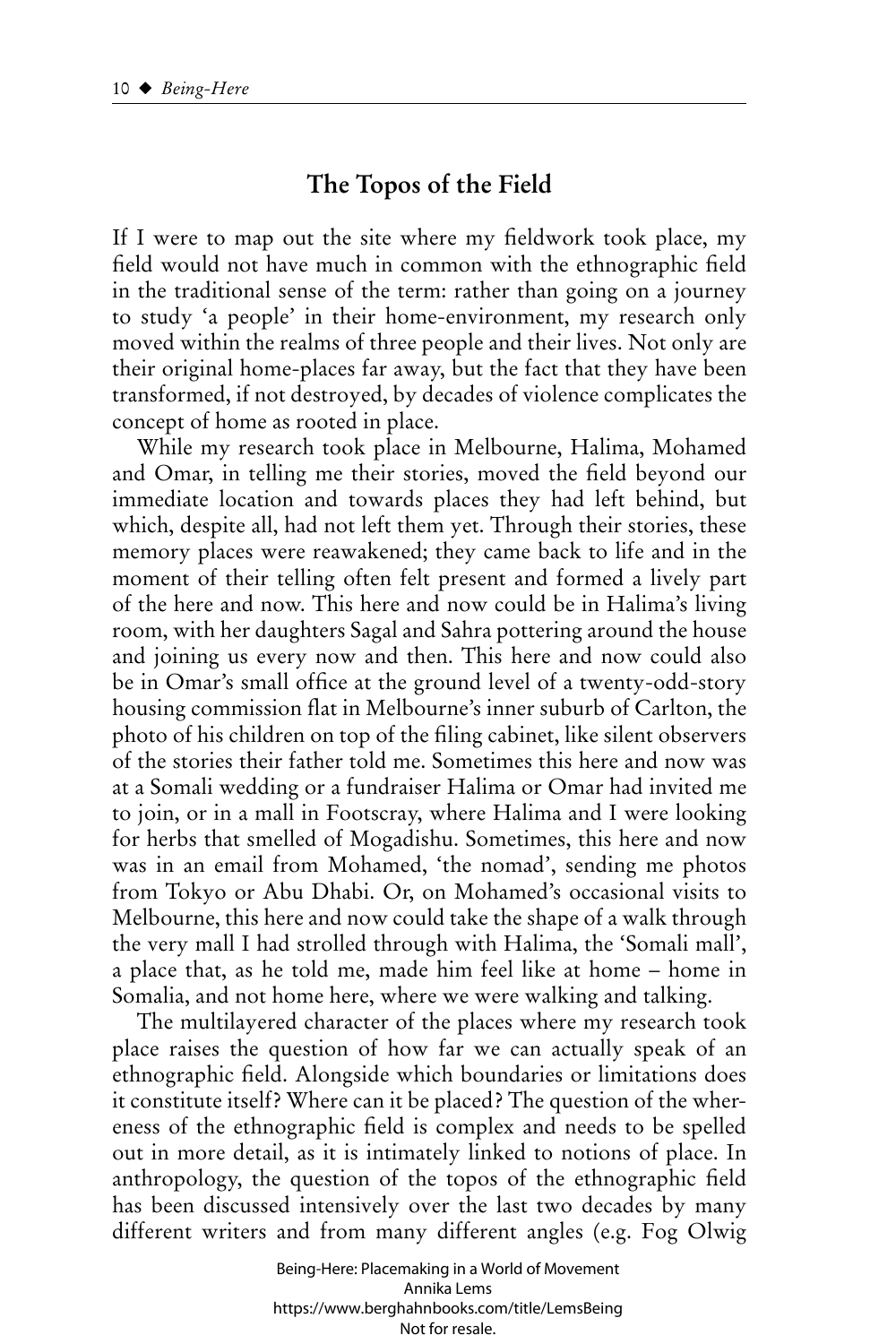and Hastrup 1997; Gupta and Ferguson 1997a, 1997b; Coleman and Collins 2006). They tried to critique the way the field had been thought of previously – a self-imagination, which, although deeply rooted in place, did not take itself very seriously.

A famous line in the introduction to Malinowski's *Argonauts of the Western Pacific*, a book that lay the grounds for anthropology as a 'fieldwork science', has much to say about the discipline's strong, yet ambiguous and often unarticulated, connection to place:

Imagine yourself suddenly set down surrounded by all your gear, alone on a tropical beach close to a native village, while the launch or dinghy that has brought you sails away out of sight. (Malinowksi 1932: 4)

'Imagine yourself', Malinowski tells his readers, and thereby invites them to join him in a timeless landscape that seems to mirror the people that inhabit it. At the same time, Malinowski's 'Imagine your- $\frac{1}{2}$  invites the readers to join him on a journey that has taken him away from the familiar and known hereness of home and towards the distant, exotic thereness of a tropical island-world. The island-world, an unnamed village somewhere in the Western Pacific's Trobriand Islands, is where the 'natives' seem to have their 'proper' place. At the same time, the remoteness of the island, the strenuous effort it took to get there, and the lonely researcher, who was thrown into the unknown and watches his last connection to home sail out of sight, map the anthropologist into his proper position, too. As Arjun Appadurai (1988a: 16) points out in his critique of the ethnographic fieldwork tradition, the field of the classical anthropologist is defined by his own voluntary displacement, while those he sets out to study are pushed into the position of the involuntarily localized 'other'. Malinowski's introductory notes suggest that the people he had come to study had their proper place in the 'native village', but that it may in fact have been the anthropologist who was in desperate need of the mappable and calculable boundaries of the 'terrains', 'regions', 'areas', 'landscapes', 'environments', 'centres', or 'peripheries' he had set out to study. For without the 'natives' mappable position and the anthropologist's displacement, what is it that defines (and confines) the field?

Before anthropologists came to ask this question, however, generations of ethnographers followed in Malinowski's footsteps, celebrating their journeys in and out of the field as a rite of passage, an initiation ritual into the academic ranks (Gupta and Ferguson 1997a: 16). With his famous introductory lines, Malinowski created an image of the lone, white, male fieldworker, living among native villagers, an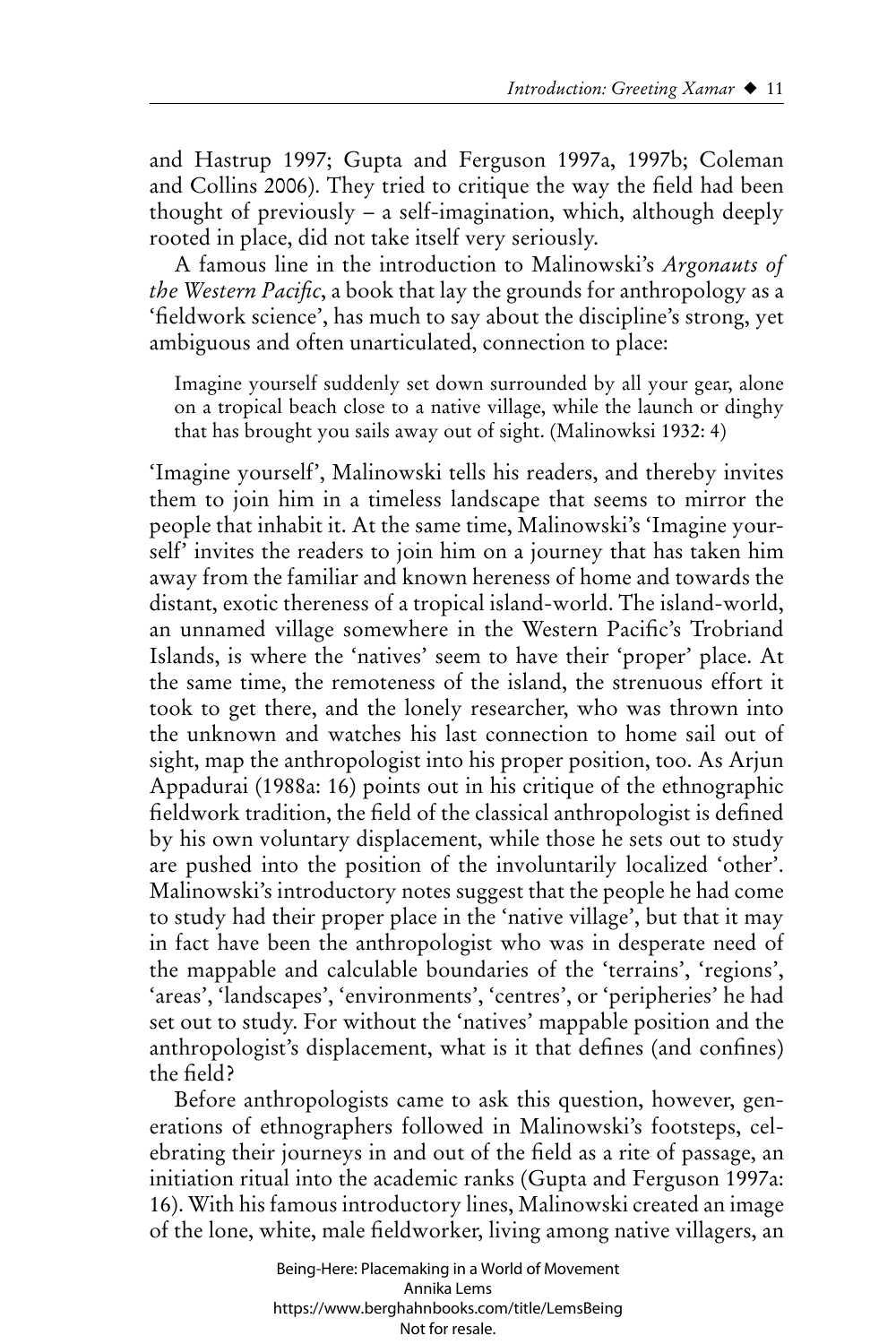image that had the power to form the discipline's self-imagination to such a degree that George Stocking (1992: 218) has described it as an 'archetype'. Within this vein, culture came to be seen as something fixed into a specific territory, and place became merely a tool for poetic reminiscences, or a backdrop of ethnographic accounts. While place has played a fundamental role from the beginning of anthropology as a discipline, it did so more as a framing device. As a concept, however, place was not critically scrutinized for a long time.

With the growing importance of global mobility and with the critique of the colonial nature of the ethnographic field tradition, the simple dualism of 'them' being there and 'us' being here came under scrutiny. The end of colonialism, the increasing number of 'them' being among 'us' and the problematization of this 'us' threw anthropology's self-conception into question. Key publications from the early 1980s, such as Edward Said's *Orientalism* (1979) and Benedict Anderson's *Imagined Communities* (1983), as well as the turn towards interpretation and reflexivity, led the discipline to rethink its traditional placement within the field – and also within the wider world.

From the early 1990s, and inspired by the spatial turn in human geography, a number of anthropologists began to explicitly tackle concepts of space and place. Following on from first discussions that focused on the intersection of place and representation, there emerged a distinct group of thinkers who came to be the face of the spatial turn in anthropology, a turn that unfolded across the social sciences and humanities (Warf and Arias 2009). These thinkers include Arjun Appadurai, who kicked off the debate on the boundedness of the ethnographic field and who subsequently studied mobile and global phenomena (Appadurai 1988a, 1988b, 1996); Akhil Gupta and James Ferguson, whose critique of the location of the anthropological fieldwork tradition lay the groundwork for an investigation of the links between power and place in anthropology (Gupta and Ferguson 1992, 1997a, 1997b); Margaret Rodman, who in taking a 'hard look' at places, showed them as politicized, culturally relative, historically specific, multiple social constructions (Rodman 1992); Liisa Malkki, who in studying refugees threw anthropological ways of creating intimate and 'natural' links between people and places into question (Malkki 1995a, 1995b); and Renato Rosaldo, who voiced an early critique about the way anthropologists, in constructing a field, had come to map certain problems or themes onto specific places and peoples (Rosaldo 1988). While the body of work they produced was diverse and cannot be subsumed under the label of 'anthropology of space', it signalled the beginning of a new focus (Ward 2003: 86).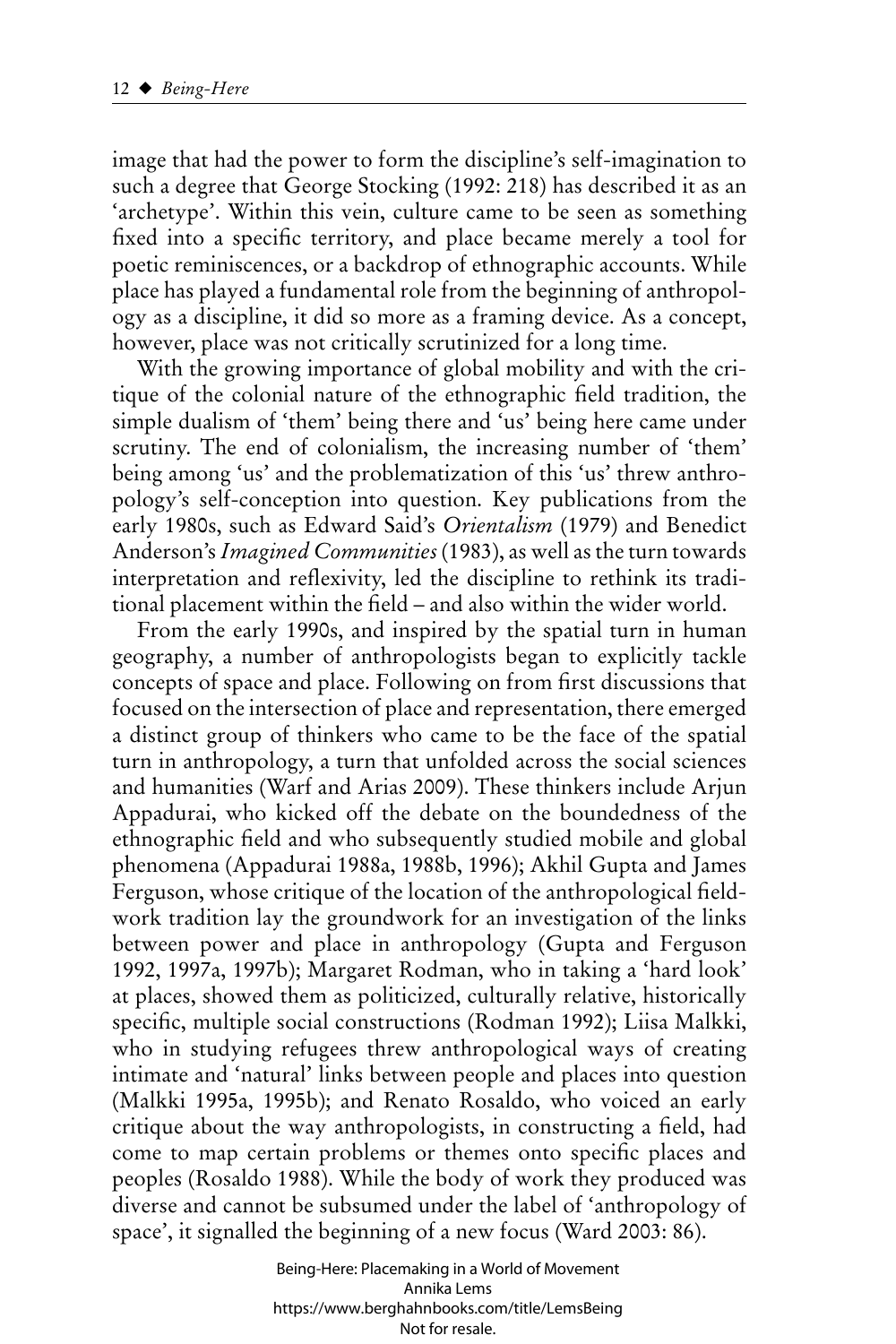In stating that this book cannot be anchored in a field in the classical ethnographic sense of the term, I am not positioning it outside the boundaries of the anthropological discipline. Rather, these boundaries have shifted and transformed to such a degree that by now the topos of the field almost needs to be looked for in its very displacement. Yet, to think of this book as grounded in a freefloating or placeless ethnographic encounter would not do justice to the importance of immediate physical and material settings on social life and thus to the way research takes shape. To speak of a fieldless ethnography would therefore go too far and deny the power and strength of being-in-place.

The ethnographic field that Omar, Mohamed, Halima and I were moving this research through must not be thought of as confined by boundary-lines in the way one would imagine the lines that mark the edge of a sports ground. Building on the existential tradition that considers place in its lived immediacy, I suggest imagining it as the conglomeration of specific places, confined not by a border, but by a horizon. A horizon, Martin Heidegger stresses, much like the boundary in the classical Greek sense of the term *(pera*s*)*, is not the point at which something stops. Instead, the boundary 'is that from which something *begins its presencing*' (Heidegger 1975: 154). To think of the field as confined by the openness of the horizon, which allows for things to be moved, formed and understood rather than incarcerated, is to allow for movement to be an intrinsic part of it. At the same time, however, such an understanding must not lose sight of the very physical settings from where things take place or, as Heidegger puts it, *'wo etwas sein Wesen beginnt'* (from where something begins its presencing).

In locating this book within the settings of a topos, enclosed along the line of a horizon, I am moving within and beyond the field as it is currently being thought of in anthropological debates. For the spatial turn in anthropology had two core effects: on the one hand, it allowed for a profound problematization of the field as the pregiven locus for anthropological research, the settings of which I have attempted to outline. Following on from Appadurai's (1988b: 37) suggestion that much ethnographic writing tends to 'incarcerate natives' in places, anthropologists began to concentrate on the constructedness of the field and look for alternative methods – methods that would not, by default, root people in places (Malkki 1992; Fog Olwig and Hastrup 1997; Gupta and Ferguson 1997a, 1997b). As a result, anthropologists began to loosen the fixation and boundedness of the field and let movement become an intrinsic part of their self-understanding.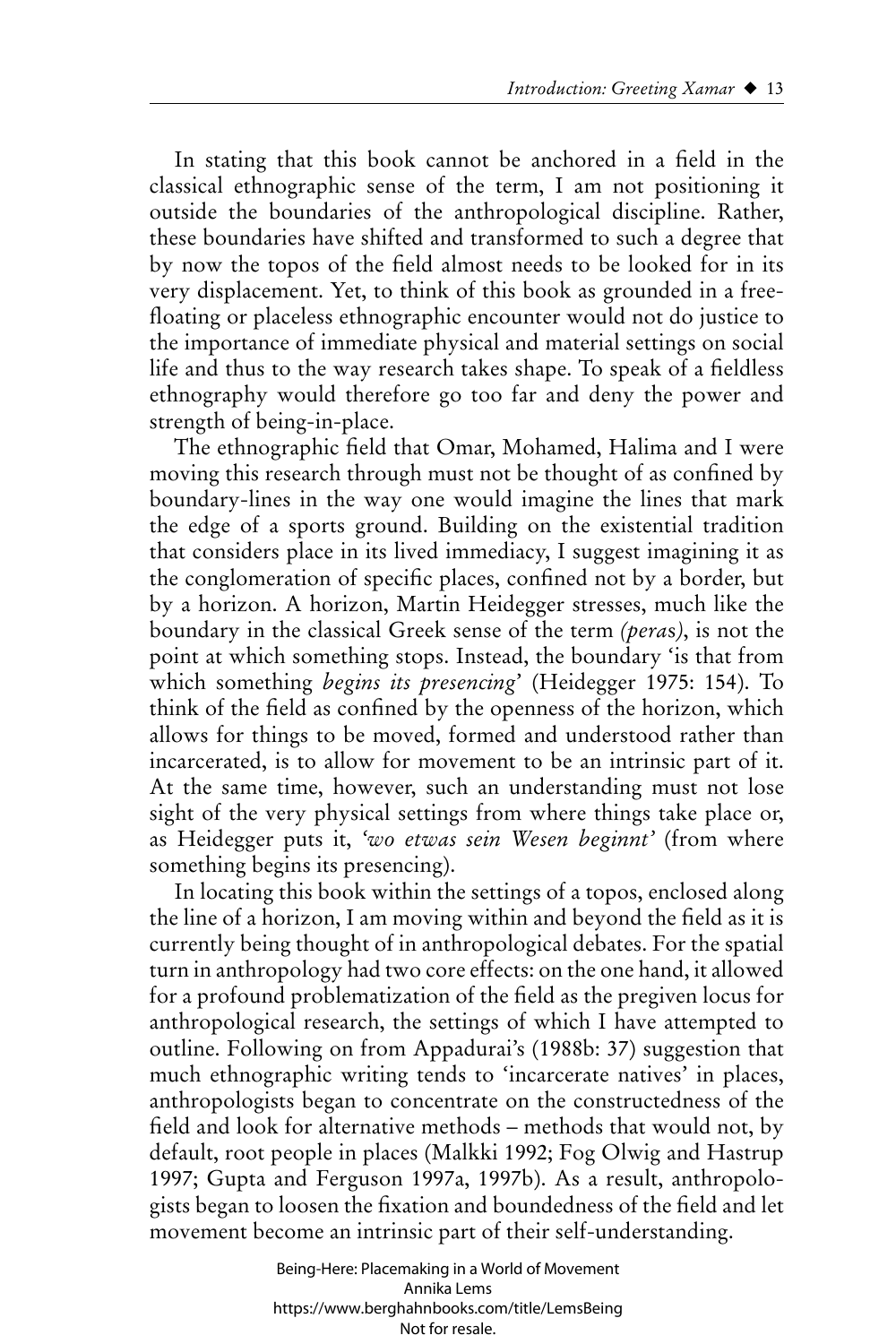The spatial turn also opened the doors for a new theoretical and empirical focus on the connections between space, power and identity. Directly related to the project of dislocating the anthropological field, some anthropologists opted for a close look at the production of space through questions of power, domination and territoriality (e.g. Bammer 1994; Malkki 1995a; Appadurai 1996; Castells 1996). Inspired by philosophers such as Michel de Certeau (1984), Michel Foucault (1986) and Henri Lefebvre (1991), who wrote about the use of space as a technique of power and social control, anthropologists began to question the meaning of place. They called for a change in focus from stable, rooted and mappable identities to fluid, transitory and migratory movements. The result of this development was the acceptance of *displacement* as the new trope through which anthropologists came to look at the world. Because this focus played a major role in the way space and place have come to be dealt with in anthropology, and because it can be seen as the premise from which much of my thinking in this book departs, I continue sketching the field by outlining some of the main ideas and debates that delineate it.

#### **Space Travellers**

Our age has often been characterized in terms of relentless movement and displacement. In *The Origins of Totalitarianism*, Hannah Arendt (1971: vii) describes the physiognomy of the twentieth century as typified by 'homelessness on an unprecedented scale' and 'rootlessness to an unprecedented depth'. Exploring this feeling of rootlessness as a theoretical opportunity to move beyond rigid and exclusionary political realities, many modern thinkers have described themselves and their work in terms of borderless movement. In this vein, Ian Chambers (1994: 14) suggests that in 'the extensive and multiple worlds of the modern city we, too, become nomads', and in the same spirit Zygmunt Bauman (1992: 693) stresses that we live today 'in a nomadic world, in the universe of migration'. Being in the late modern age, Angelika Bammer (1994: xii) claims, is by definition 'to be an Other: displaced'.

The uprootedness often connected with forced migration has led some intellectuals to celebrate the refugee as paradigmatic for a time of deterritorialization (Deleuze and Guattari 1986). Refugees have come to be the symbolic figures of an age of movement and fluctuation. They challenge established notions of a 'national order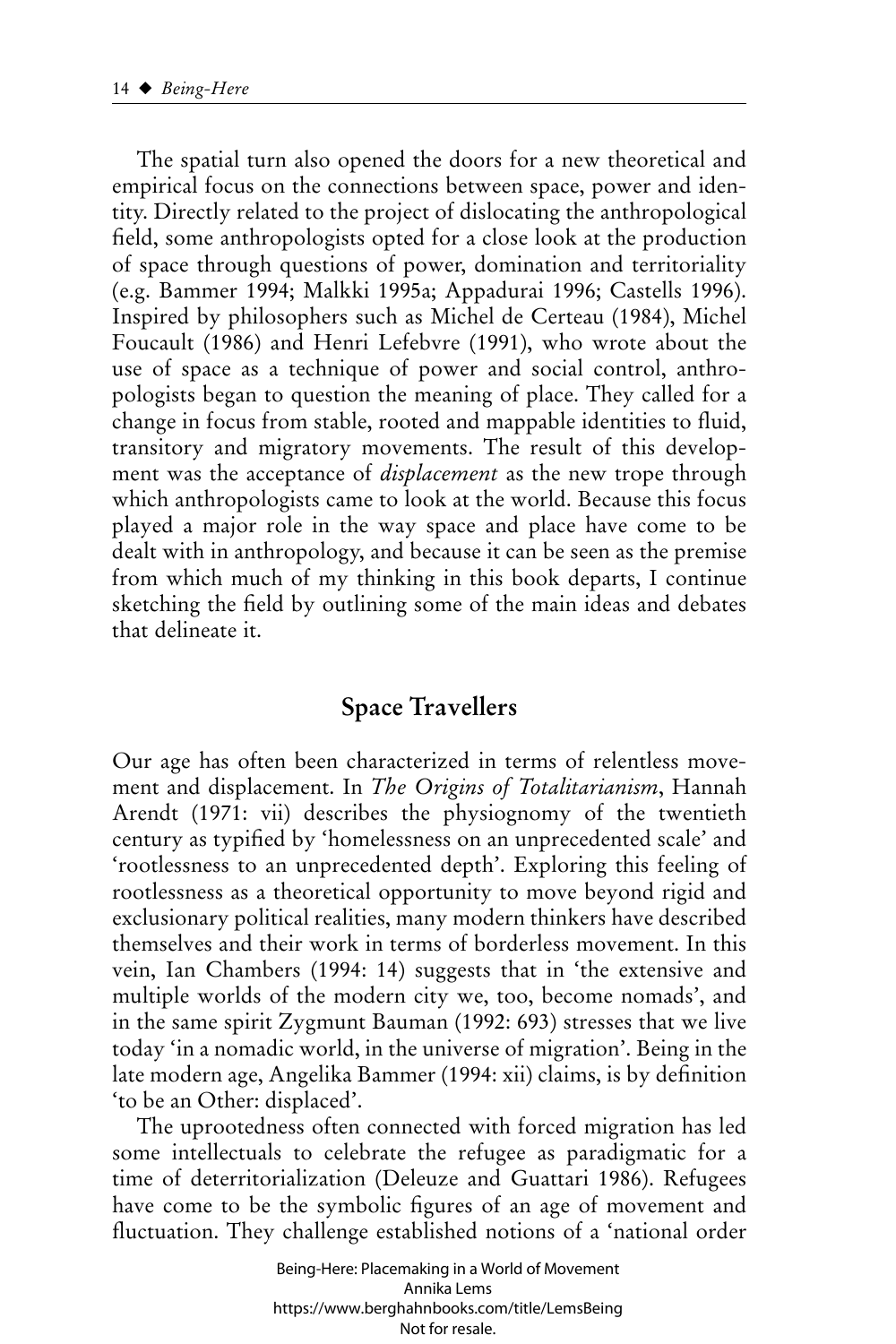of things' (Malkki 1995b), of a world that can be neatly mapped and of cultures that are deeply rooted in places that 'belong' to them. Within these lines, the refugee has come to be celebrated as a figure that embodies a sense of nomadic movement and who resists any form of categorization. In anthropology, the symbolic power of displacement has come to be of paradigmatic importance for the way place is conceptualized. From the 1980s onwards, and with the growing acceptance that the idea of studying people in their stable, 'local' environments did not meet the reality of the encounters ethnographers had in the field, the number of publications on refugees and migrants increased. In focusing on hypermobile people, anthropologists have attempted to move beyond the discursive conventions that see people as rooted in place and describe the loss of home as an incurable ailment. Refusing to be pinned down, refugees dismantle the national metaphysics and challenge cultural and national essentialisms (Malkki 1992: 36). Moving away from static and essentialist understandings of space and place, the figure of the refugee symbolizes the idea that people are more mobile and interconnected than ever. Rather than yearning for an immutable original place of belonging, in the last decades refugees and migrants have therefore come to be depicted as active agents whose rhizomic identities allow them to move beyond the incarceration of 'natives' or 'citizens' in places. With the spatial turn the metaphor of the root has become replaced by the image of the rhizome, a stem that is capable of producing the shoot and root systems of a new plant. In *Capitalism and Schizophrenia*, Gilles Deleuze and Félix Guattari develop the idea of the rhizome as a means of working against the metaphor of a tree setting roots, which represents the search for the original source of things. Rhizomes, then, stand for a way of positioning ourselves in the world that overcomes the immovability of the firmly rooted tree:

We're tired of trees. We should stop believing in trees, roots, and radicles. They've made us suffer too much. All of arborescent culture is founded on them, from biology to linguistics. Nothing is beautiful or loving or political aside from underground stems and aerial roots, adventitious growths and rhizomes. (Deleuze and Guattari 1987:15)

Inspired by this 'treeless', rhizomic imagination of our age, many anthropologists focused on movement, deterritorialization and globalization. Thinking beyond rigid national and territorial boundaries and the search for other, more flexible or nomadic ways of being has not just become a theoretical task, but also a political project.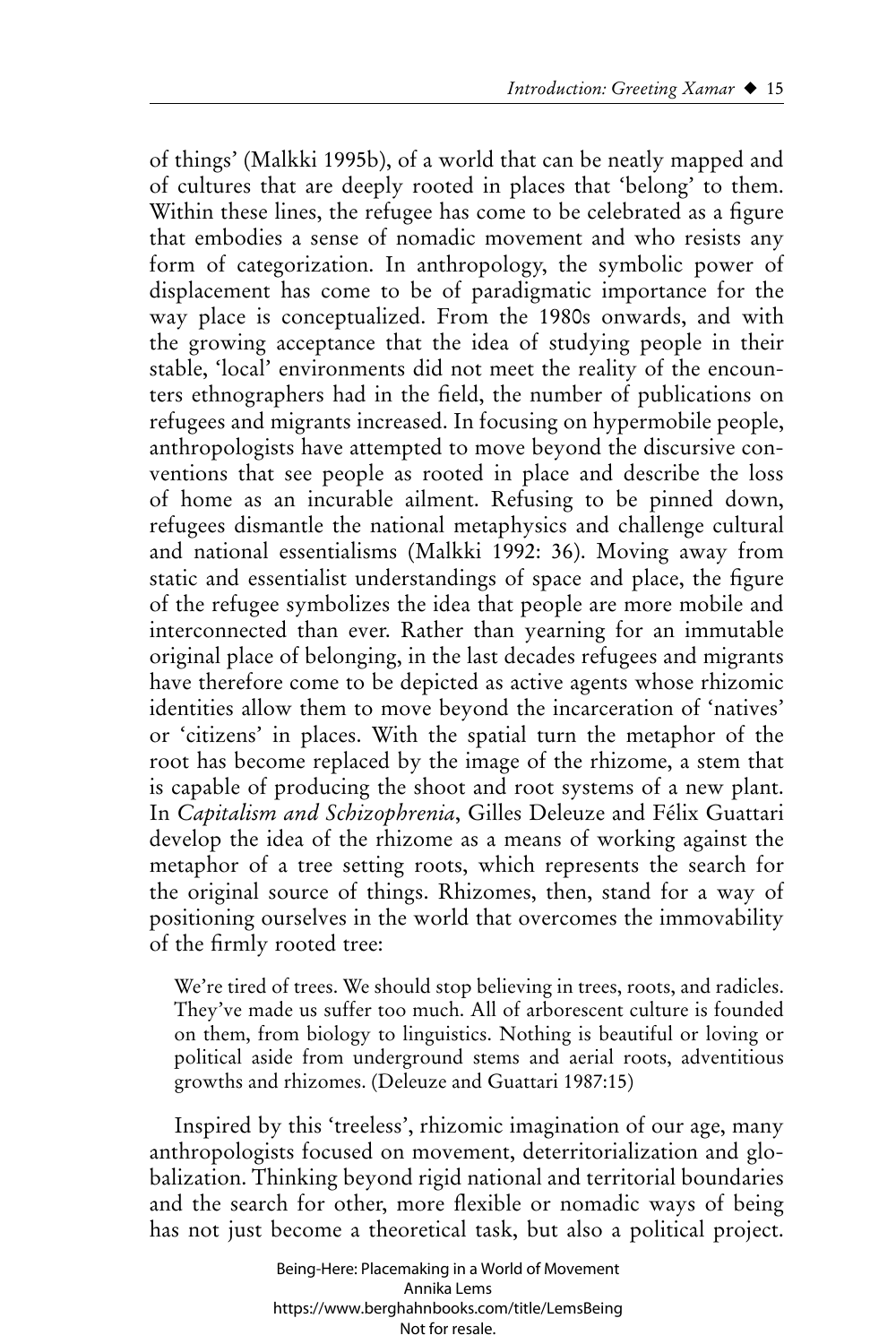In a world that continues to be interspersed with exclusionary practices, anthropological debates have moved their attention away from roots and towards global space or global flows. Manuel Castells (1996), for example, speaks of the 'network society', in which the 'space of flows' begins to overtake the 'space of places'. In such a society everything is ordered through flows – of goods, of people, of services and of geographic regions. And in such a society, Castells argues, places cease to exist, because their inner meanings become absorbed by the network. In a similar vein, Arjun Appadurai (1996) famously speaks of 'global ethnoscapes' to describe the slippery and non-localized social, territorial, and cultural reproduction of group identity in an age of globalization. According to Zygmunt Bauman, this age of globalization can be characterized as a 'liquid modernity'. He imagines the stage of modernity we are currently living through in terms of fluids that constantly change their shape and can neither bind time nor space. In such a world of fluids, Bauman (2000: 2) argues, places lose their inner meaning because after all, they only exist 'for a moment' until they change shape again.

The shift to seeing contemporary people as 'migrants of identity' (Rapport and Dawson 1998), marked by the fluidity of time and space, has led to the loss of place as a metaphor for identity and culture (Escobar 2001: 146–47). Rather than being bounded to a timeless and unmovable place, people are now thought of as continuously moving through a flexible, open-ended and contested *space*. Humans and their lives have been set in motion; they have become space travellers *–* to such a degree that Slavoj Žižek (2007) poses the question of whether we are actually still living in a world. In an age in which subjectivity is celebrated as rootless, migratory, nomadic and hybrid, Žižek argues, the links that attach the mind to its fixed material embodiment seem to have become replaced by the logic of the computer, which allows us to migrate between endless possibilities.

The spatial turn in anthropology quite literally did what the term announces: it led to a radical shift towards space – and thereby lost sight of place. The de-essentialization of place was crucially important for the reformulation of a discipline wary of being complicit in the creation of exclusionary boundaries and practices. Yet, the question arises of what happened to place within the fluid space of a late modern world, a world in which trees have become boring and anthropologists look at the earth from outer space. In the wake of a deterritorialized dream of (non)belonging, we all seem to have become displaced. But are we really all refugees, as philosopher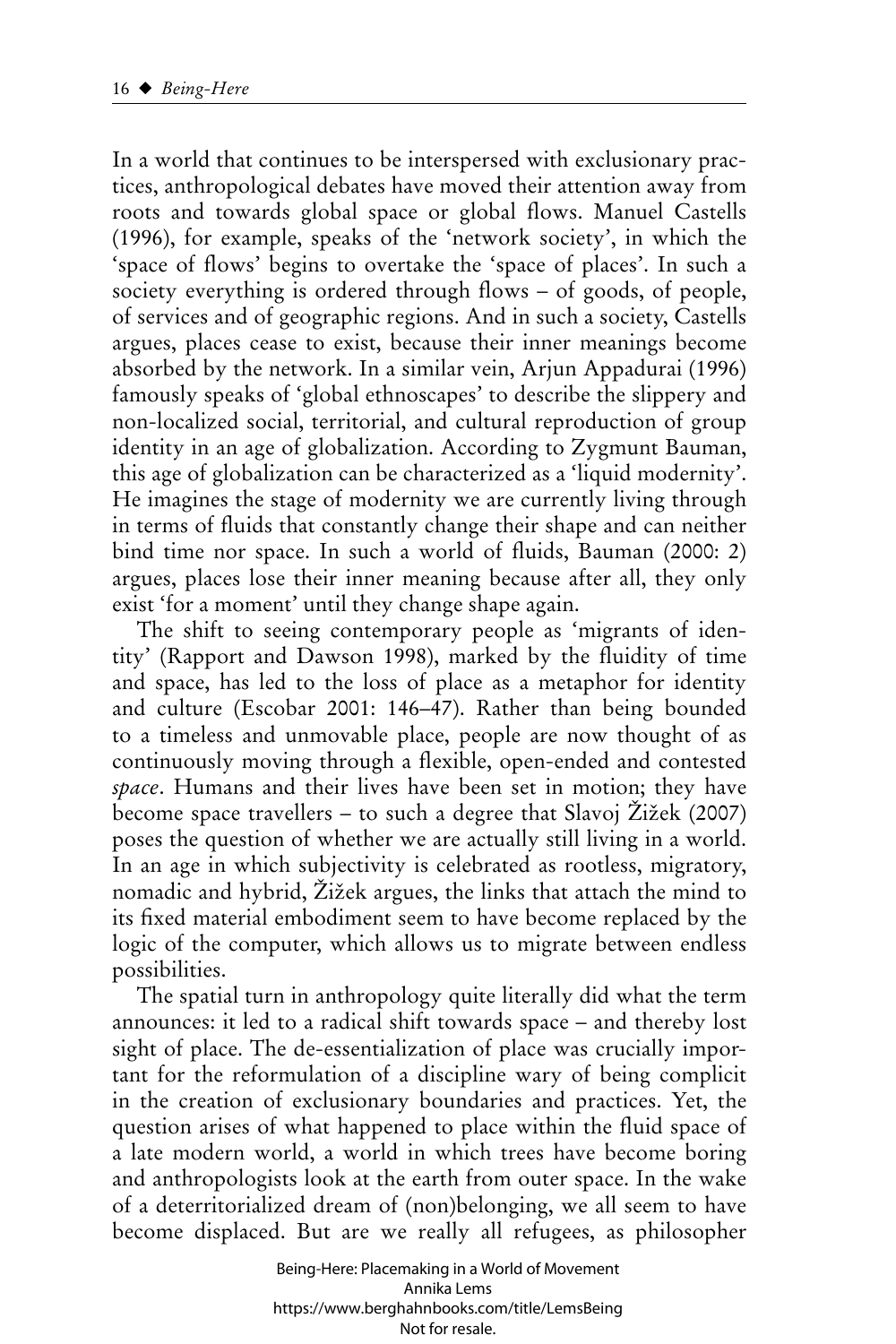Giorgio Agamben (1995) famously suggested? Where would this leave people like Halima and Omar, who came to Australia as socalled humanitarian entrants, yet refuse to see themselves as refugees? If displacement hits the nerve of our time, this should encourage questions about how it is constituted – not just as a theoretical and analytical category, but as lived and thought of in people's everyday lives.

The persistence of places in Halima's and Omar's stories and everyday lives moved my thinking away from an anthropology that locates humans in the blurry vastness of space. Their stories led me to move back towards a – albeit re-conceptualized – place-based focus. While places cannot be seen as bounded, immobile territories, place must not be disregarded altogether. This perspective is informed by the recognition that as place continues to be of such importance in people's lives, anthropologists cannot bypass it by creating evertightening theoretical categories. My perspective on place can be read within the lines of existential and phenomenological thinkers such as Martin Heidegger, Edward Casey, Jeff Malpas and Gaston Bachelard, who, by focusing on lived experience, have all embraced the idea that there is no being outside of place. This book can also be read within the context of a wider anthropological revalidation of place (e.g. Weiner 1991; Basso 1996; Feld and Basso 1996; Kirby 2009; Gregorič and Repič 2016). In recent years, a noticeable number of anthropologists writing on global and migratory phenomena, including prominent authors associated with the spatial turn, have called for more balanced views on place, movement and deterritorialization (e.g. Appadurai 2006; Rapport and Williksen 2010; Coleman and Von Hellermann 2011). Yet, while there has been talk about an impending 'topographic turn' (Hastrup 2005: 145) in anthropology and while the voices calling for a stronger focus on phenomenology and materiality in migration studies are becoming louder, anthropologists still seem to be reluctant to initiate a full-fledged shift from space to place. Part of this might have to do with the sense of backwardness and exclusion place has become associated with. While in anthropology the turn towards space was of crucial importance for the de-essentialization of place, it came with the side effect of creating a deep chasm between theory and lived experience. For although researchers have gone to great pains to develop theoretical concepts that emphasize the importance of globalized, transnational, rhizomic or nomadic spaces and identities, this treatment of space is essentially metaphorical and is often bypassed in migrants' everyday lives, where the particularity of place continues to be of importance.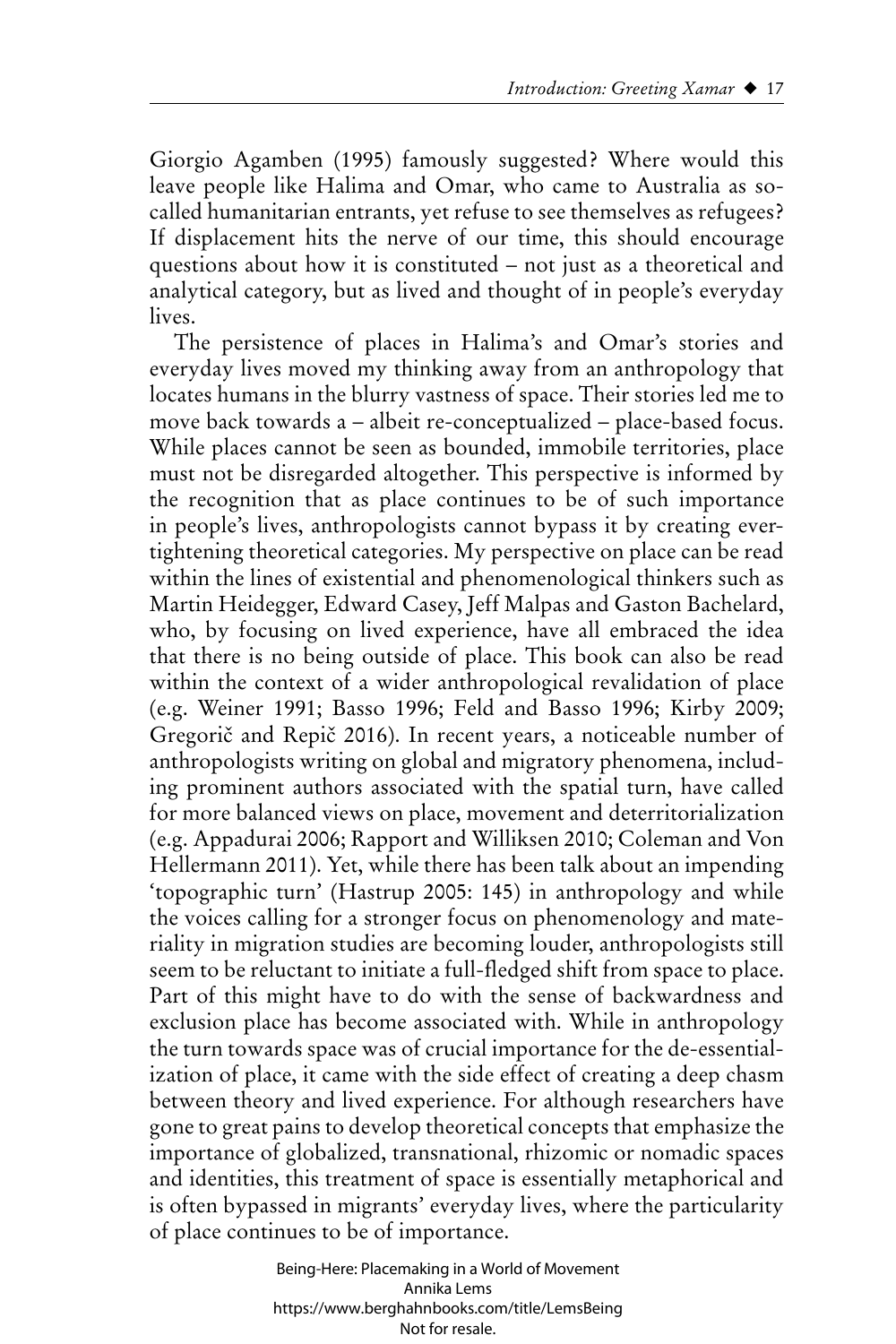#### **Towards a Topology of Being**

Sitting in the famous Melbourne coffee shop Brunetti on a busy Saturday afternoon whilst discussing the photographs Mohamed had brought with him, our conversation touched upon his migration to Melbourne. Sipping on his coffee, he tried to convey to me what it had been like to leave his home country and move to an unknown part of the world. One particular memory of this time, he said, had never left him. In 1981, waiting for a connecting flight to Melbourne after disembarking in Singapore from his first ever flight, Mohamed was struck by the strangeness of the place. Stepping outside the airport building, he could feel the heat clinging to his skin. 'I felt the wind and the humidity,' he told me. 'And I never knew what humidity was – all these little things you get used to. Where I grew up there was no humidity because it was dry in the morning and in the afternoon it got cooler. So to me, I couldn't understand: what was this? Why am I feeling sticky?' Laughing, he added that upon leaving Somalia, even little things like the sunset reminded him of the fact that he was somewhere else. Looking at the sun going down in Singapore, he was so overwhelmed by its size that he thought he must have come to the end of the world. 'I guess that was because I was close to the equator,' he explained. 'Anyway, this thing was huge and red, and all this comes to me when I think about it now.'

This brief, seemingly banal moment, which Mohamed told me that afternoon in the coffee shop, has much to say about the perspectives on place, displacement and storytelling that frame this book. When Mohamed stepped out of the world of the airport, the place immediately made itself felt. Through the humidity on his skin and the wind in the air he encountered some of its features and habits – habits he did not yet grasp. At the same time as the place made itself felt, it also created an utter sense of displacement within him. *All these little things you get used to* but were so strange and unknown made him realize how much he had been part and parcel of another place, a place he had left behind. And all these ways of being – the being-in-place, as well as the being-out-of-place – were so strong that thirty years later, sitting in a Melbourne café, they came back to him. Mohamed's story suggests that place does not cease to exist, even if it is experienced as a sense of deep and utter disruption (or displacement). It is always there, where we are. Because we cannot escape its presence, it plays into the way we see and engage with the world. We come to the world and keep returning to it, Edward Casey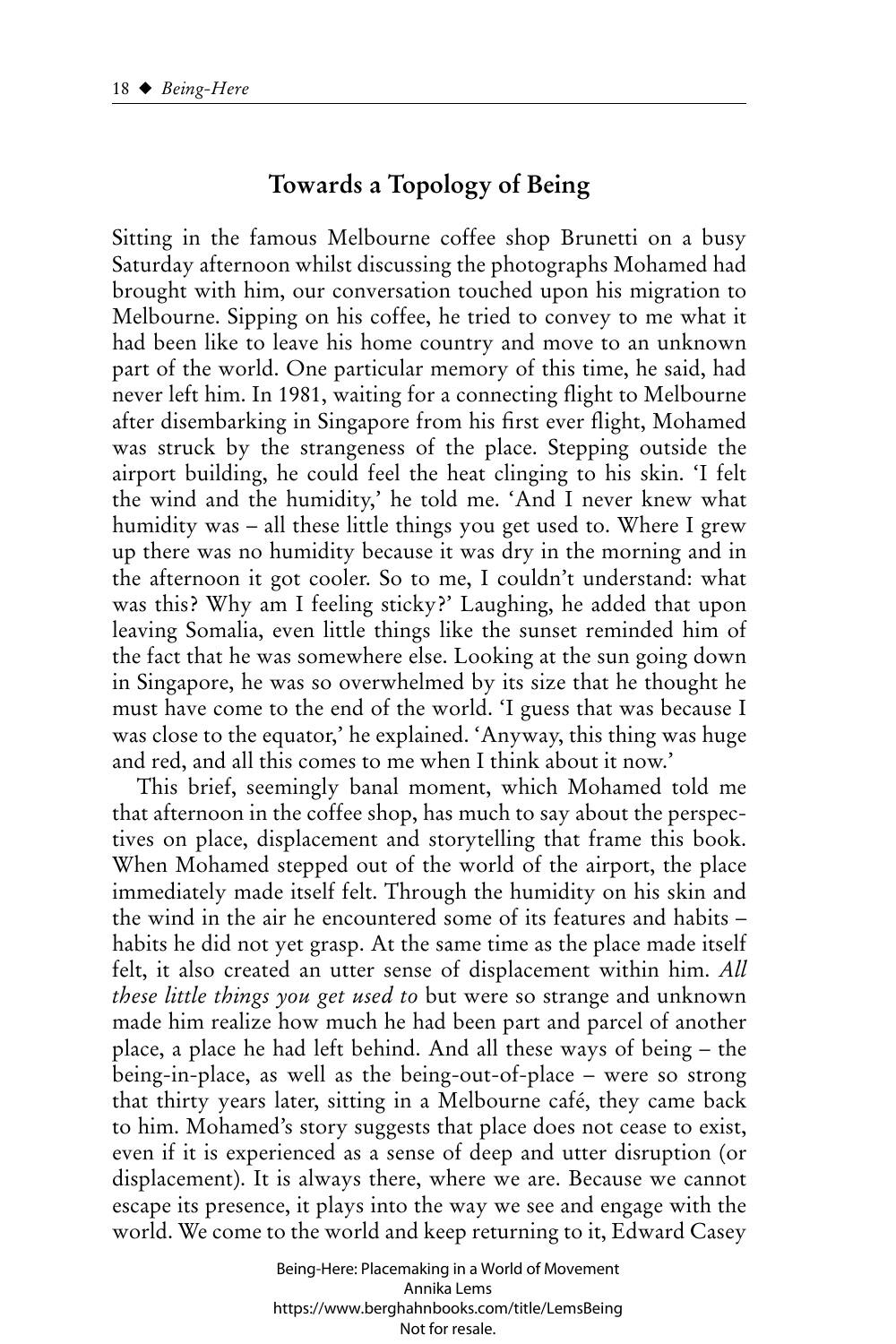(2000: 17–18) suggests, as already placed there. Humans, he stresses, are always already in place, never not emplaced. So what, then, is place – or the *in* of being-in-place?

Although the spatial turn in anthropology, as well as in the social sciences and humanities in general, set out to re-conceptualize space and place, it did not make the two terms any clearer. Trying to grasp the concept of place after the spatial turn, Edward Relph (2008: 5) notes, is 'like walking into the aftermath of an academic explosion'. While there has been much talk about place, the focus has tended to be not so much on place itself, but on the boundlessness of space and time and on the spatial politics place is believed to be a result of. With its main interest in power dynamics, space is often seen as the unarticulated assumption of a neutral and pregiven tabula rasa onto which the particularities of culture and history become inscribed, and of which place is the result (Casey 2000: 14). Following Casey's suggestion of a paradigmatic shift towards space in modern thinking, the current fascination with homelessness, exile and displacement is perhaps not surprising. He points out that the disregard of place in modern philosophy had massive impacts on Western theoretical thinking and specifically on the way the human became imagined as an inconsequential dot within the immensity of the universe (Casey 1997b: 292). In a world that is made up of fluid, boundless and indifferent open space, humans have become space travellers. Roots have become replaced by routes (Friedman 2002) and the human subject is left moving back and forth within the vastness of the universe without any abiding place to rest or dwell. Yet if, as in Mohamed's case, even the stickiness of humidity on the skin, a sunset, or stones on a path can have such a strong effect, how then can we think of this world as an indifferent space, as a placeless universe? Does not such a view also preclude the intimacy of *all the little things you get used to* – and with it the possibilities for people like Mohamed, Halima and Omar to feel a meaningful part of anywhere again?

Just how quickly people are capable of turning the strangeness of an unknown place into something meaningful became apparent as Mohamed told me about his first months in Melbourne. Sitting in the Brunetti café, he told me how he had arrived in winter, and not being used to the cold and the language, he had felt isolated and lonely. He said that he feared he would never be able to understand this place, that he had felt intimidated by the smallest things, such as the public transport system. The sheer incomprehensibility of the way the trams, trains and busses created a web of links from one part of Melbourne to the other had made him feel lost. Rather than letting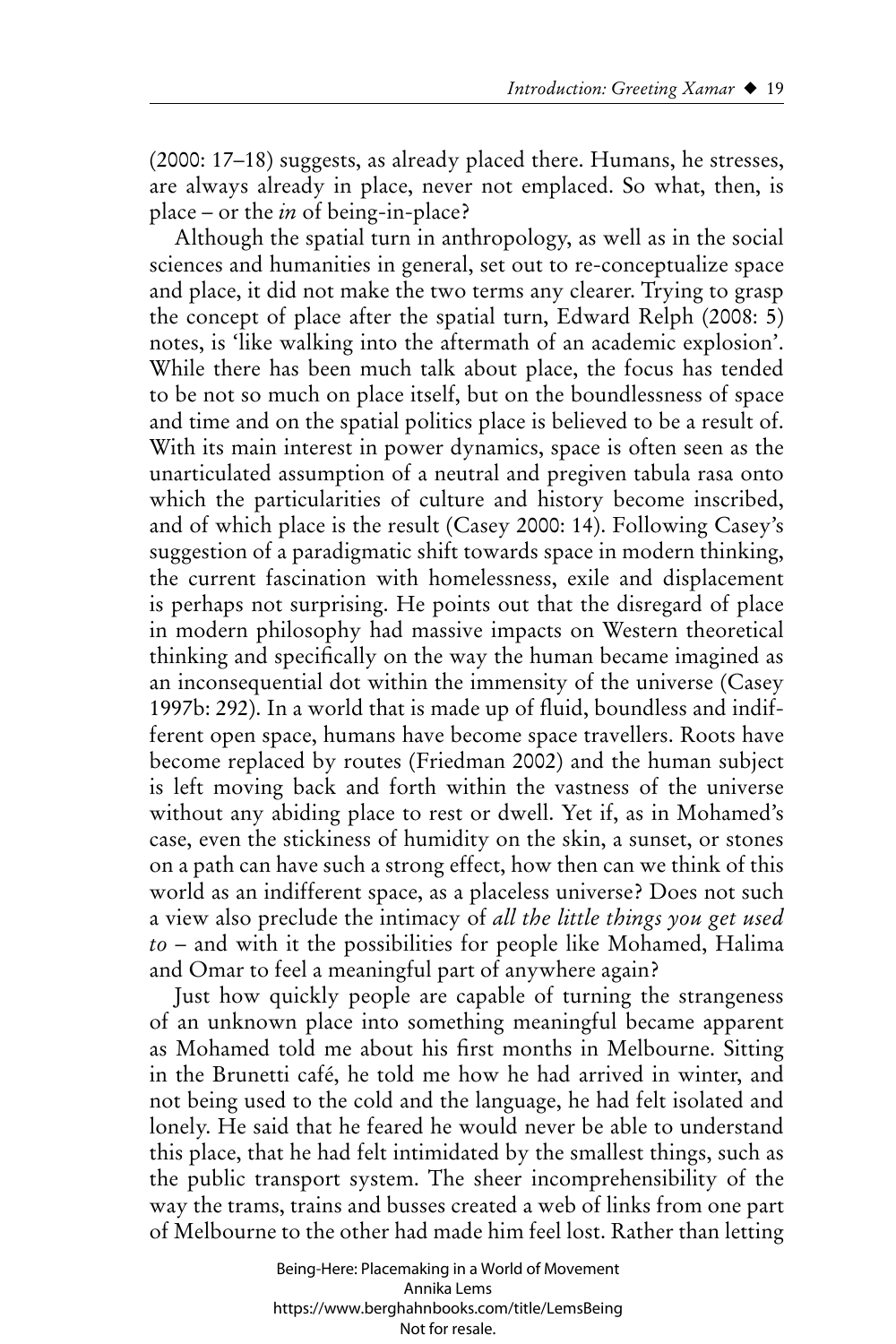these negative feelings overtake him, however, he felt the urge to leap into action and work against this sense of alienation. He managed to do so by taking on a job that required expert knowledge of the city. 'Looking back at it now, I don't think I could do that, but I managed to do it,' Mohamed said, laughing. 'I worked on the tram. After just four or five months I started to work on them.' I asked Mohamed what kind of work he did on the tram. 'Before the trams became automated like they are now, there used to be conductors who sold tickets in the tram. So I did that,' Mohamed said. 'It was an amazing job. But I was reflecting on it the other day. I thought: Could I do it now? I don't think I could. I had such a big confidence, because I didn't know the place and to do that job you have to know the streets by heart. Because people would ask me: "Can you please tell me when we are at Smith Street?", or something. But I didn't know! I myself didn't know where Smith Street was.' Looking back at his first moves through Melbourne, Mohamed was amazed by how confidently he had tackled this new place. By addressing the incomprehensibility of the place directly, by unravelling its different parts through his daily journeys on the tram, he actively combated the sense of displacement that had engulfed him upon arriving in Melbourne. Within a few months of taking on the job, he knew Melbourne's inner city and suburbs inside out.

Mohamed's story of fervently tackling his feelings of displacement indicates a key theme that spins its way throughout this book. Rather than using displacement as a metaphor for a sense of alienation from society, the stories that form the heart of this book show the different ways people actively make sense of new, left behind or lost places. In focusing on the felt, experienced and storied dimensions of place, rather than reducing it to its analytical and structural properties, this book can thus be read as a perspective on displacement that attempts to 'get back into place'. In doing so, I can build on Edward Casey's (1993) attempt to write the importance of place back into philosophy. His efforts to write the body back into place and place back into theoretical consciousness offered an important entry point for my own understanding. Building much of his work on Gaston Bachelard's phenomenology of intimate spaces, Casey adopts the idea of topo-analysis, which, for Bachelard, is 'the systematic psychological study of the sites of our intimate lives' (Bachelard 1994: 8). In examining the intimate and often unconscious dream-like experience of the houses we inhabited (or still inhabit), from their cellars to their attics, from their furniture to their doors, Bachelard lays open a topology of the self. This topology is close to what Martin Heidegger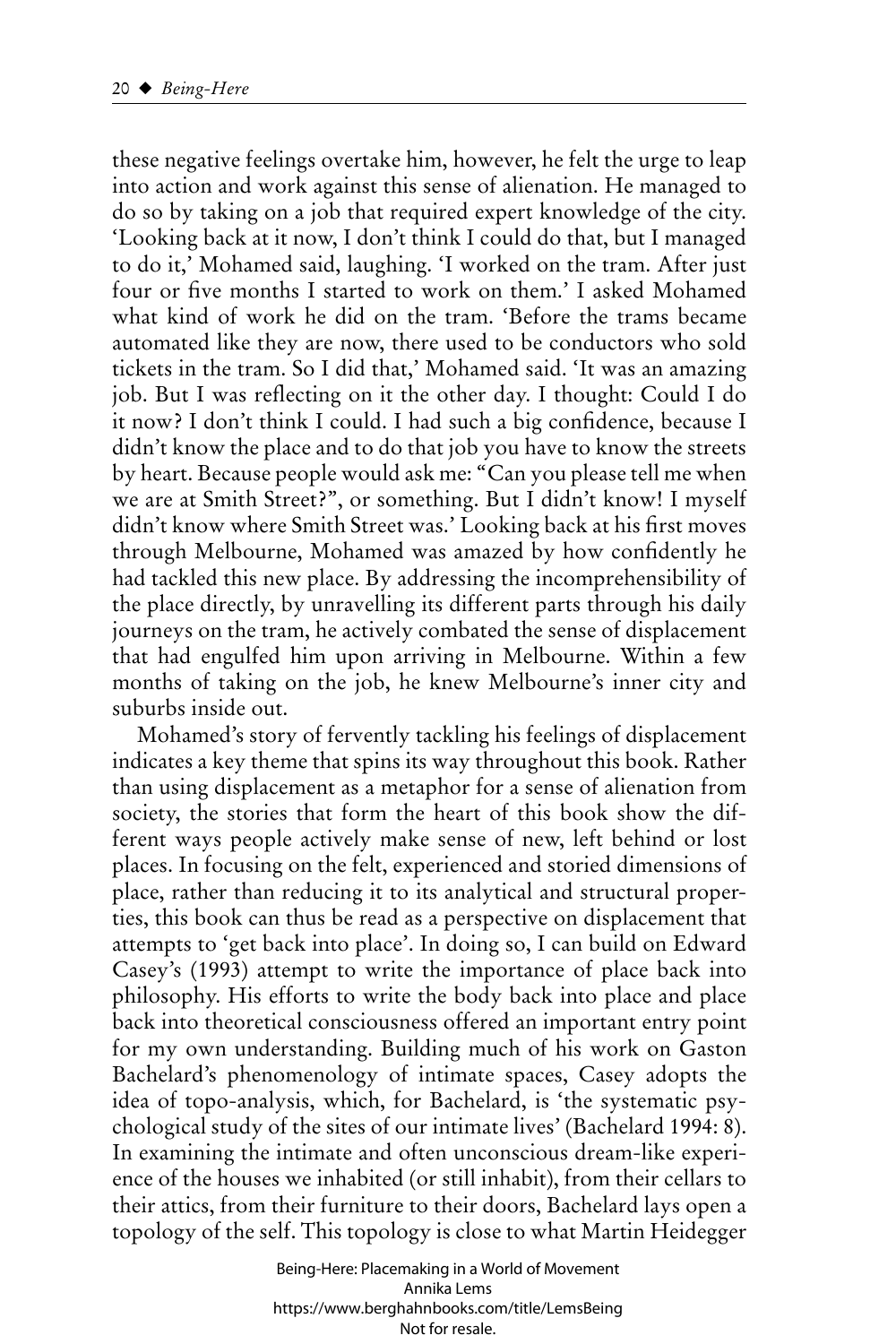called a *'Topologie des Seins'* (topology of being) (see Heidegger 1977 [1956]: 32; 2003 [1977]: 41). It hints at being-in-the-world as something that is always emplaced. The links between self, place and experience are so crucial that throughout this book these three thinkers – Casey, Bachelard and Heidegger – play an essential role. They have informed my conceptualization of place as something that is not rigidly shielded off or enclosed, but as something that is essentially open – something *of* and *in* the world. While place is closely connected to being, this does not suggest that it is static – for being itself is always moving, always a form of becoming.

In developing the idea that place and being are intimately connected, yet not in ways that exclude the possibility for movement and change, I can draw on the work of Martin Heidegger. While *Being and Time* features sections on the spatiality of being *(die Räumlichkeit des Daseins)*, the idea of place is not spelled out in detail and priority is given to existentiality and temporality. In his later work, however, Heidegger abandons this position and begins to focus on the topological character of *Dasein* (being) instead (Malpas 2012: 16). Indeed, the German term for being, 'Dasein', underscores the intimate relationship between being and place. While Dasein is rendered into English as 'being', it actually merges two words – *da* (here) and *Sein* (being). Dasein, then, literally means being-here. In the English reading of Heidegger's work, this inherently spatial character of being is commonly lost in translation. Rethinking being as being-here is a shift I found important for my own understanding of place, as it emphasizes the connection of being with the particularity and materiality of here. Being, this suggests, is intimately interwoven with the textures and dynamics of place. In turning the links between being *(Sein)* and here *(da)* into explicit objects of ethnographic inquiry, this book sketches an existential anthropological approach to place and placemaking.

This turn towards the lived experience of place should not be regarded as a reactionary turn backwards. As I will show in more detail in chapter one, a critical existential approach to place takes into account both the everyday practices that shape our engagements with places and the structural forces that inhibit and control our actions and movements within them. And as the stories of departures, arrivals and homecomings in this book will show, there is no such thing as a stagnant, immovable place. The idea of place not as an imprisonment, but as something that reaches out into the world whilst not losing its possibility as a dwelling for humans, has shaped my understanding of emplacement. Throughout Omar's and Halima's stories,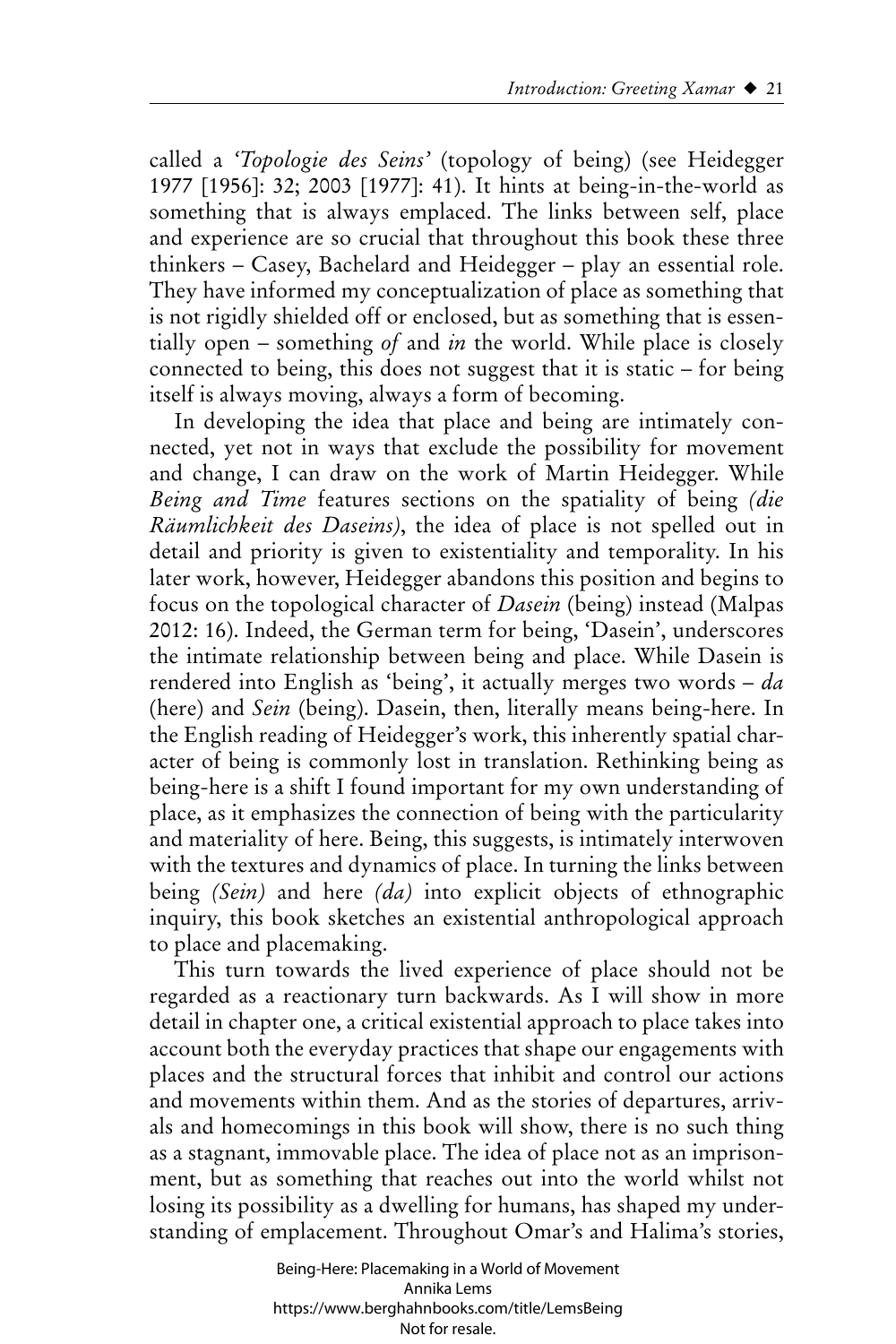place features as something that contains and sets free at the same time, as something that is always moving, or 'on the way' *(unterwegs)*, as Heidegger (1962: 110) puts it. In their stories, the process of taking roots does not take on the suffocating character of immobility. Reflecting on his own experience as a migrant in Australia, Ghassan Hage writes that rootedness should not too easily be mistaken for a sense of being stuck or immovable. He suggests that many people experience the opposite, 'roots often are paradoxically experienced like an extra pair of wings' (Hage 2013: 149).

Human beings are essentially terrestrial beings; they cannot but travel through place. If we accept this thought, then we also need to view displacement differently. In such a reading, place becomes something particular, yet outward bound, something that has a material, physical presence and is yet open to change. Ingold uses the term 'wayfaring' to describe the embodied experience of place. It is as wayfarers, he writes, that human beings inhabit the earth. Ingold's wayfarer does not view the world as a surface to be traversed. Her movements form a thread *through*, rather than *across* the world, for the wayfarer is a terrestrial being and must travel over land (Ingold 2009: 37).

In framing a topology of being that begins and ends in place, yet in places that are always on the way, the strength of storytelling comes to the fore. It is through stories that people order, characterize, create and overrule places. And it is in places that stories come to life – that they, quite literally, take place. In 2009, when I moved to the other end of the world in order to write about other people's displacements, I could not have foreseen that my research would reveal people's continuous movements towards *emplacement*. It was by being-here in Melbourne and with Halima, Mohamed and Omar, and by telling each other stories, that I came to understand the continuous importance of place in their lives. They made me see that even people on the move, whether on the run from war, hunger or destruction, or simply looking for greener pastures elsewhere, do not move through an indifferent space. Rather, they travel through places – and in moving through, shape them and are in turn shaped by them.

## **Chapter Outline**

It is along these horizons that the architecture of this book takes shape. The core themes of storytelling, emplacement and displacement form building blocks to the three parts. At the heart of the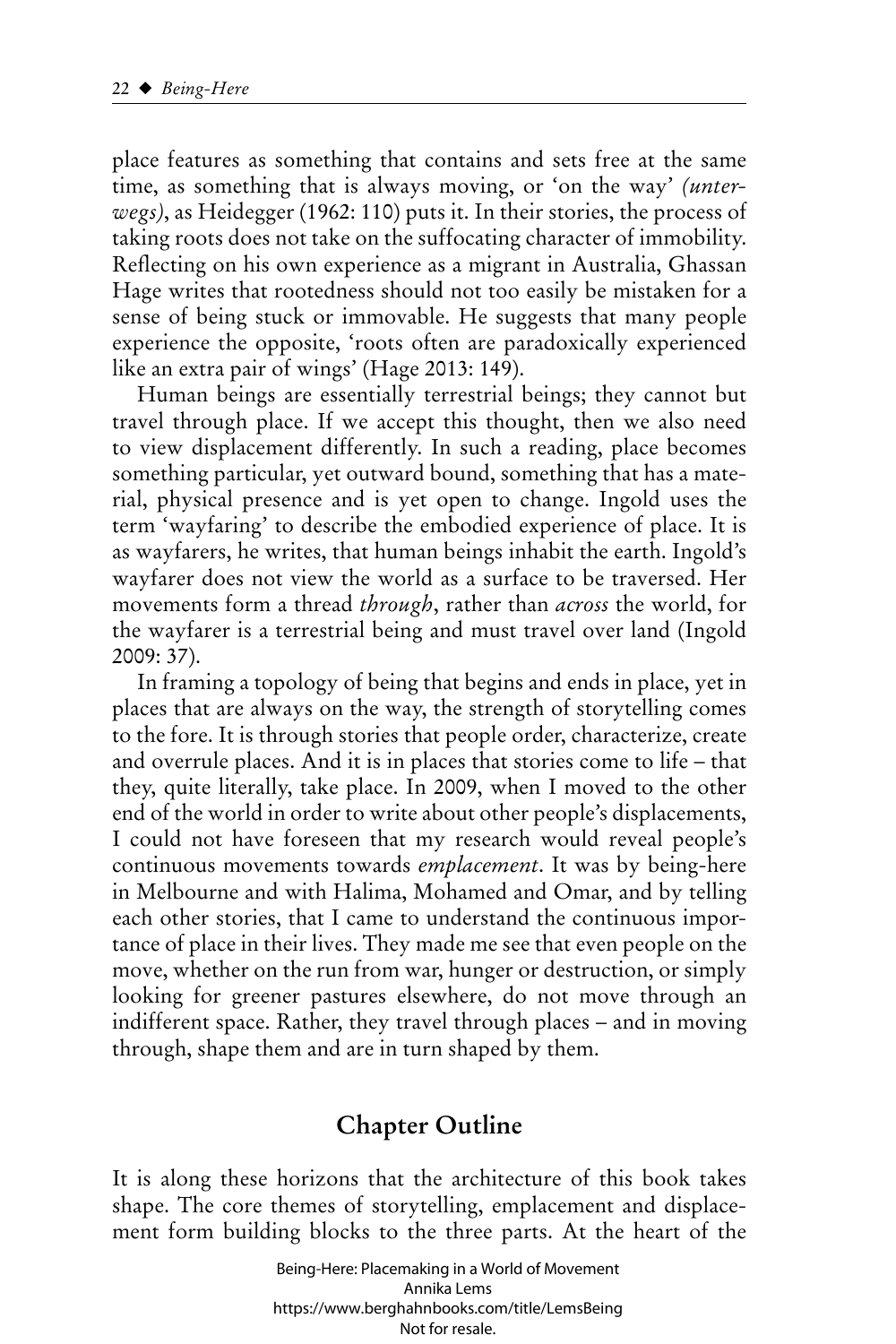book are the lives and stories of Halima Mohamed and Omar Farah Dhollawa, as well as the visual stories of Mohamed Ibrahim. Besides a chapter that fleshes out the existential dynamics of life storytelling, the book is structured into two core parts, each of which is centred on a set of stories and events that marked crucial moments in Halima's and Omar's lives. Each sub-chapter begins with a short first-person account by Halima or Omar that defines the tone and theme of the chapter. My interpretations of the stories are interwoven with interactions, conversations and moments that occurred as I was accompanying them in their daily pathways. By bringing Omar's and Halima's everyday engagements with places in a conversation with their narratives, I emphasize the ways place is experienced both immediately and bodily as well as in terms of reflected imaginary, memorial and storied layers.

Before I turn to the life stories, however, I deepen the problem of life storytelling and its links to experience. The idea that stories can reveal deep-seated existential questions requires careful unpacking, as there is nothing simple about the suggestion that stories have the ability to shed light on lifeworlds, or about the idea of the lifeworld itself. Part I therefore centres on the question of how the stories in this book came about and on how far they can reveal lived experiences. By drawing the contours of an existential anthropological approach to ethnography, it aims to bring more depth and complexity into heavily overused yet epistemologically underdeveloped notions such as 'experience', 'existence', or 'existential'. Following Hannah Arendt's call to approach theory as 'thinking what we are doing', I sketch my move from ethnographic fieldwork to anthropological meaning-making. By shedding light on the dynamics of the life storytelling sessions, I will complicate the dichotomy between narrative and experience. I will suggest that while fictionalization is an important ingredient of life stories, this should not lead us to believe that life stories do not have the ability to shed light on the teller's experiences. Rather, the intersubjective moment of the telling allows for experiences to be shared, felt and understood in new ways. In doing so, life stories allow us to constantly create new versions of ourselves, thereby giving deep insights into the ways individuals actively make sense of their being-here.

Part II focuses on Omar's life story. Meandering through a set of narratives, each of which discusses a different phase in his life, it aims to come to an understanding of the ambiguity and complexity underlying the experience of being-in-place. Whilst touching upon different times and places, Omar's stories are linked through the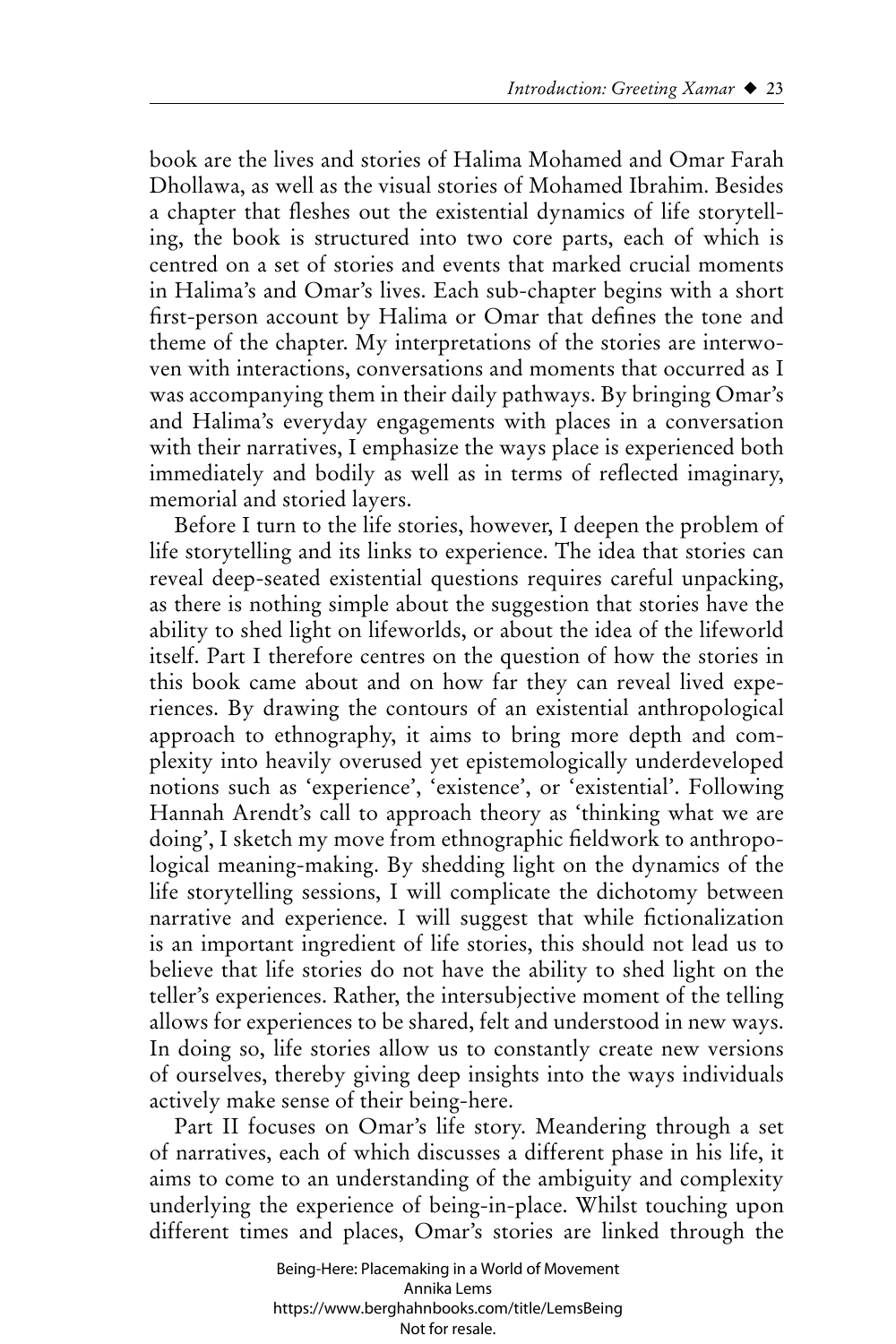overarching question of whether 'home' is located in a specific place and how people make sense of the places they find themselves at. Focusing on five stories that represent critical moments in Omar's life, I will engage with the historical, political and emotional dynamics shaping places and placemaking practices. Part III is built around Halima's stories and experiences and centres on the meaning of displacement. Thinking through the importance of emplacement and place-attachment in her narratives, the links between being-in- and out-of-place, past and present, and movement and stagnation come to the fore. The common thread going through all of Halima's stories is her tireless attempt to understand and befriend the places she finds herself at. Her stories suggest that even in the face of the disorienting feeling of displacement, and despite years spent on the move or caught in limbo, the intimacy and immediacy of place never ceases to be of critical existential importance. By engaging with four stories that stand for important events in her life, I will shed light on the interplay of time and place and suggest a new, place-based reading of displacement. While the theme of emplacement runs more strongly through Omar's stories, and displacement through Halima's, there is no strict thematic divide between the chapters. The openness of the storytelling approach allows me to stay *unterwegs* (on the way), even in my writing, and to expose the complex movements, tensions and interrelations between the two phenomena. Mohamed's photographs and stories will be woven throughout the book. They will form 'Junctures', brief interruptions between chapters that stand by themselves, but that nevertheless provoke reflections on some of the core themes that have been or will be touched upon in the chapters before or after.

More than anything else, this book can be read as a dialogue. In finding ways of not just retelling the stories Omar, Mohamed and Halima had told me, but also bringing the intersubjective dynamics of the storytelling moment into my writing, it became crucial to make myself part of the book. This was not a means of demonstrating reflexivity; rather, it grew out of the dialogical and conversational nature of the fieldwork condition. Ghassan Hage (2009: 62) has commented that 'drowning oneself in a sea of self-reflexivity' is hardly more anti-colonial than the 'desire to *seriously* reach out for otherness'. I agree with him and would add that this otherness can become a meeting point and common ground in that, albeit in different ways, we are all *other* and, in many ways, we are *same*, too. In embarking on a poetics of storytelling I needed to make this dialogical situation, this back and forth, this moving towards a shared understanding part